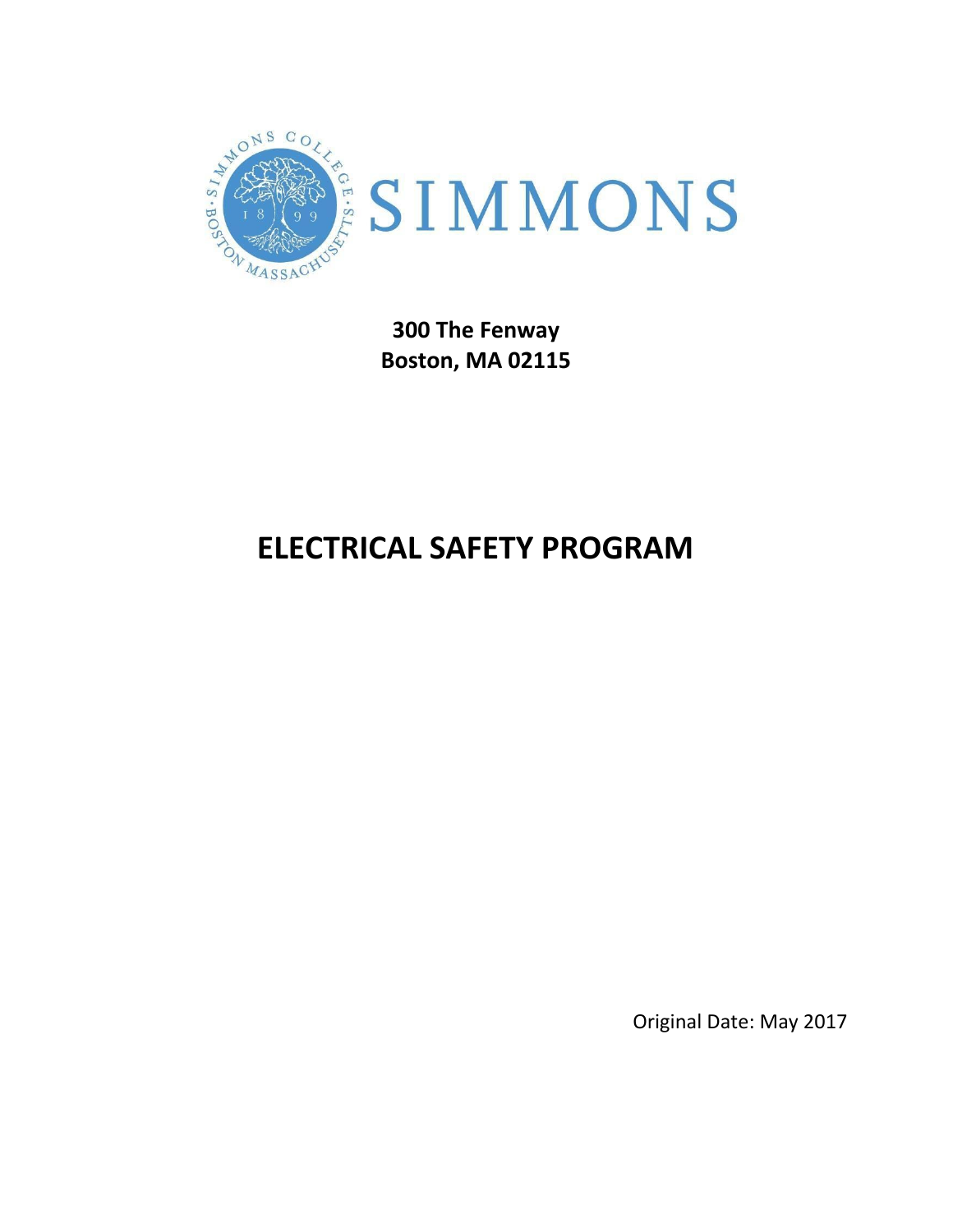# **ELECTRICAL SAFETY PROGRAM REVIEW SUMMARY**

| <b>Revision(s)</b> | By | <b>Affiliation</b> | <b>Date</b> | <b>Changes</b> |
|--------------------|----|--------------------|-------------|----------------|
|                    |    |                    |             |                |
|                    |    |                    |             |                |
|                    |    |                    |             |                |
|                    |    |                    |             |                |
|                    |    |                    |             |                |
|                    |    |                    |             |                |
|                    |    |                    |             |                |
|                    |    |                    |             |                |
|                    |    |                    |             |                |
|                    |    |                    |             |                |
|                    |    |                    |             |                |
|                    |    |                    |             |                |
|                    |    |                    |             |                |
|                    |    |                    |             |                |
|                    |    |                    |             |                |
|                    |    |                    |             |                |
|                    |    |                    |             |                |
|                    |    |                    |             |                |
|                    |    |                    |             |                |
|                    |    |                    |             |                |
|                    |    |                    |             |                |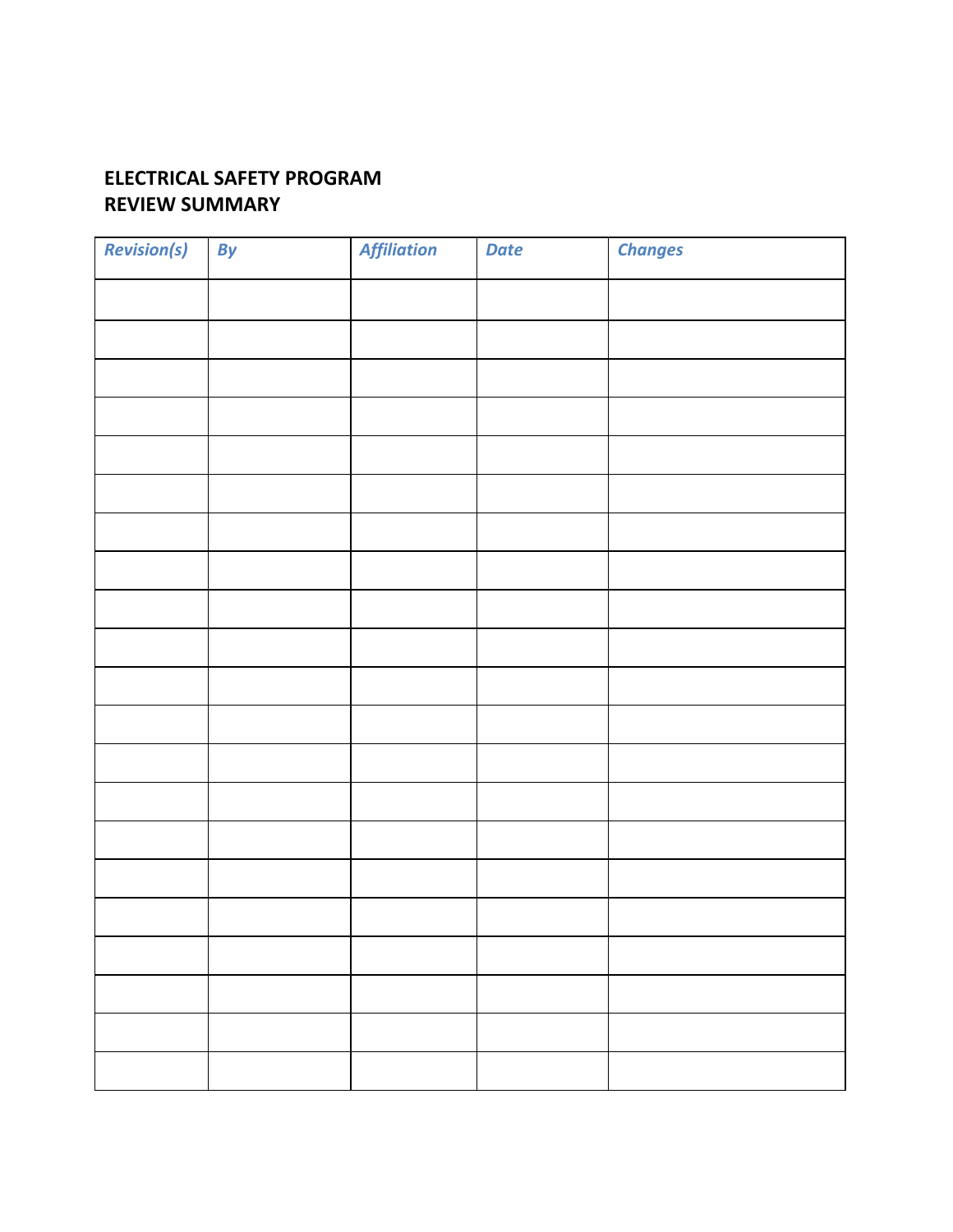# **Table of Contents**

| $1.0\,$ |                 | <b>INTRODUCTION</b>                                 | $\mathbf{1}$   |
|---------|-----------------|-----------------------------------------------------|----------------|
| 2.0     |                 | ROLES AND REPSONSIBILITIES                          | $\mathbf{1}$   |
| 2.1     |                 | Employees                                           | $\mathbf{1}$   |
| 2.2     |                 | Department Directors, Managers, and Supervisors     | $\overline{2}$ |
| 2.3     |                 | Director of Environmental Health and Safety         | $\mathbf{3}$   |
| 2.4     |                 | Talent and Human Capital Strategy and Public Safety | $\overline{3}$ |
| 3.0     |                 | <b>TYPES OF ELECTRICITY</b>                         | 3              |
| 3.1     |                 | <b>Static Electricity</b>                           | 3              |
| 3.2     |                 | <b>Current Electricity</b>                          | 3              |
| 4.0     |                 | RISK ASSESSMENT                                     | 4              |
| 5.0     | <b>HAZARDS</b>  |                                                     | 4              |
| 5.1     |                 | <b>Health Hazards</b>                               | 5              |
|         | 5.1.1           | Electrocution/Electrical Shock                      | 5              |
|         | 5.1.2           | <b>Burns</b>                                        | 6              |
|         | 5.1.3           | Falls                                               | 6              |
| 5.2     |                 | <b>Physical Hazards</b>                             | 6              |
| 5.3     |                 | Arc Flash                                           | $\overline{7}$ |
| 6.0     | <b>CONTROLS</b> |                                                     | $\overline{7}$ |
| 6.1     |                 | Insulation                                          | 8              |
| 6.2     |                 | Guarding                                            | 8              |
| 6.3     |                 | Grounding                                           | 8              |
| 6.4     |                 | <b>Circuit Protection</b>                           | 9              |
|         | 6.4.1           | <b>Fuse and Circuit Breakers</b>                    | 9              |
|         | 6.4.2           | Ground-fault Circuit Interrupters                   | 9              |
|         | 6.4.3           | Arc-fault Circuit Interrupters                      | 10             |
| 6.5     |                 | Safe Work Practices                                 | 10             |
|         | 6.5.1           | Portable Electrical Equipment and Extension Cords   | 10             |
|         | 6.5.2           | <b>Requirements for Temporary Wiring</b>            | 11             |
|         | 6.5.3           | Wet or Damp Locations                               | 12             |
|         | 6.5.4           | Working on De-Energized Equipment                   | 12             |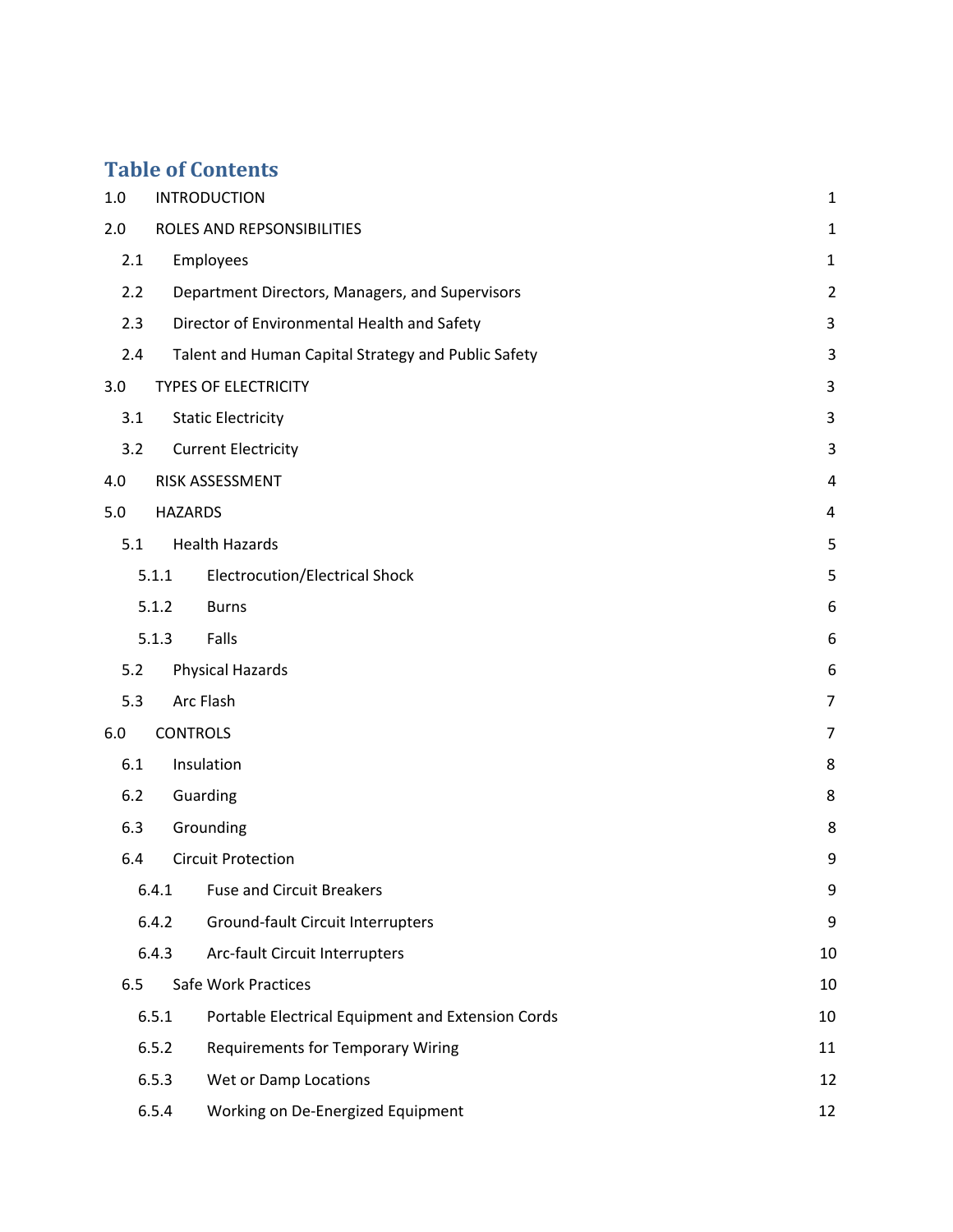|      | 6.5.5           | Working On or Near Energized Equipment  | 13 |
|------|-----------------|-----------------------------------------|----|
|      | 6.5.6           | Working Space about Electric Equipment  | 16 |
| 6.6  |                 | Labeling                                | 16 |
| 7.0  |                 | PERSONAL PROTECTIVE EQUIPMENT           | 17 |
| 7.1  |                 | Protective Clothing and PPE             | 18 |
|      | 7.1.1           | Undergarments                           | 19 |
|      | 7.1.2           | Wet Weather Gear                        | 19 |
|      | 7.1.3           | Cold/Winter Weather Gear                | 20 |
|      | 7.1.4           | AR Reminder                             | 20 |
| 7.2  |                 | <b>Glove Classes</b>                    | 20 |
| 7.3  |                 | <b>Usage and Maintenance</b>            | 20 |
| 8.0  | <b>TRAINING</b> |                                         | 21 |
| 8.1  |                 | Employees                               | 21 |
| 8.2  |                 | <b>Qualified Employee Training</b>      | 21 |
| 8.3  |                 | <b>Unqualified Employee Training</b>    | 22 |
| 9.0  |                 | <b>RECORD KEEPING</b>                   | 22 |
| 9.1  |                 | <b>Annual Review</b>                    | 22 |
| 9.2  |                 | Training                                | 22 |
| 9.3  |                 | <b>Energized Electrical Work Permit</b> | 23 |
| 10.0 |                 | STANDARDS, REFERENCES, AND REGULATIONS  | 24 |

#### **FIGURES**

- Figure 1 Approach Boundaries
- Figure 2 Types of GFCIs
- Figure 3 Protection Boundaries
- Figure 4 Sample Equipment Label
- Figure 5 Balaclava

#### **TABLES**

- Table 1 Electrical Current Comparison Chart
- Table 2 Current's Affect on Person
- Table 3 Approach Boundaries
- Table 4 Working Space Requirements
- Table 5 Protective Clothing and PPE Requirements
- Table 6 Electrical Safety Gloves Classes

#### **APPENDICES**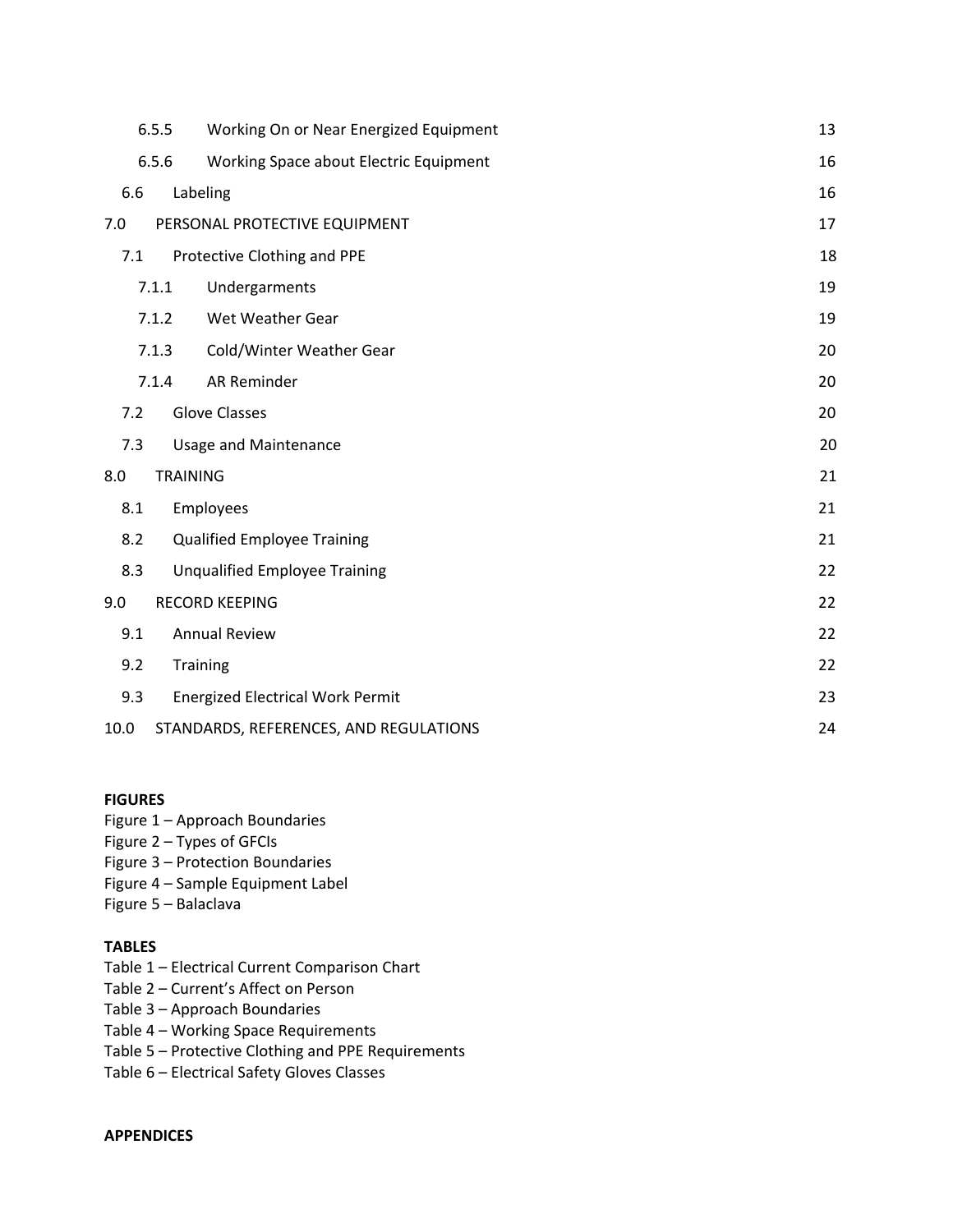Appendix A – Definitions

Appendix B – List of Qualified Employees

Appendix C – Energized Electrical Work Permit

Appendix D – NFPA 70E Arc Flash Identification for AC and DC Systems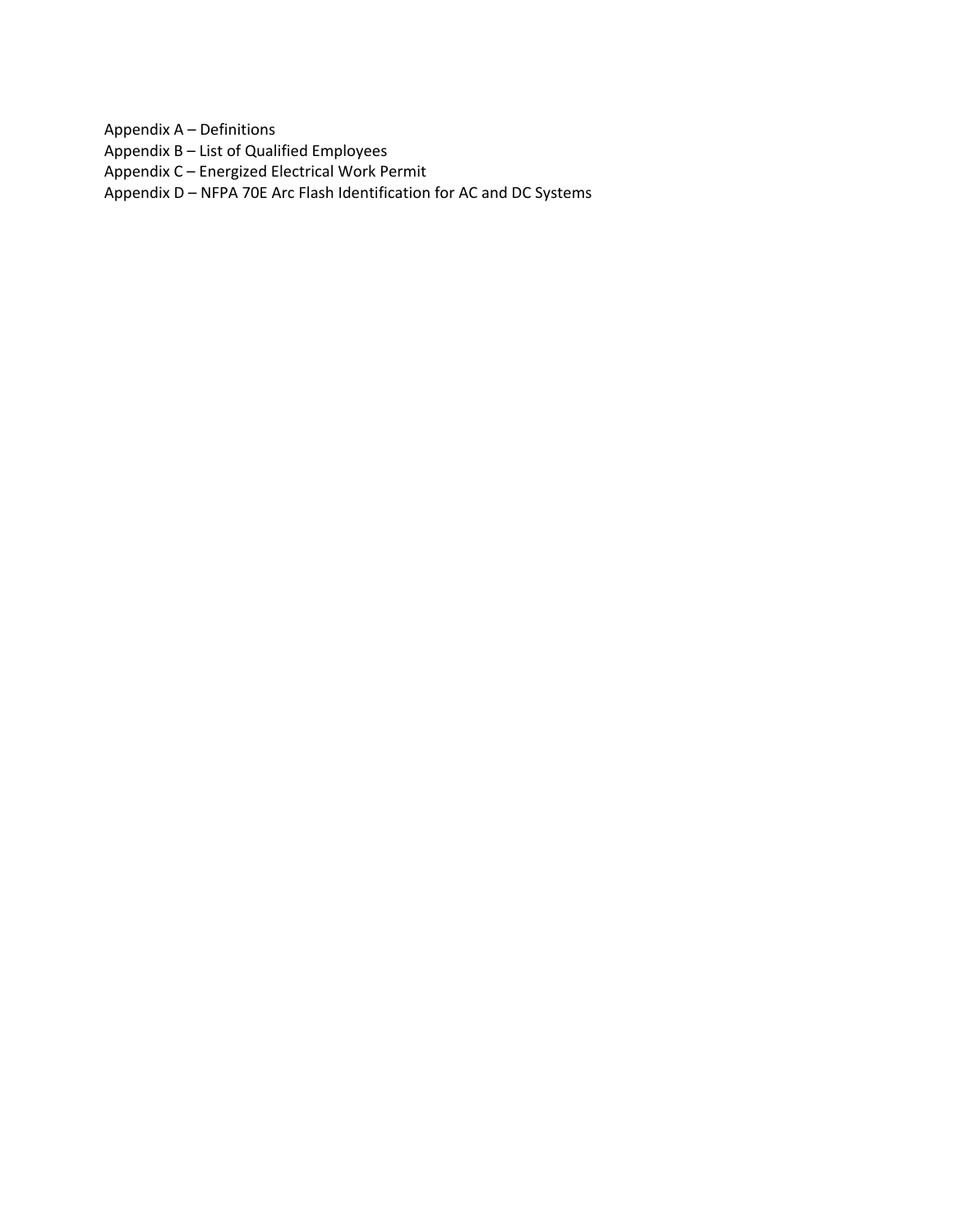# <span id="page-5-0"></span>**1.0 INTRODUCTION**

All matter is made up of atoms and atoms are made up of smaller particles. When electrons move from one atom to another atom, a current of electricity is created.

The purpose of this Electrical Safety Program is to define the electrical safety requirements that are necessary for the practical safeguards of employees while working with electricity at Simmons College (Simmons). This program is for employees working on or near electrical circuits of up to 600 volts (V). It does not include **high voltage (> 600 V) work.** For high voltage work, please contact the Director of EH&S or designee for the specific requirements.

This program complies with the U.S. Occupational Safety and Health Administration's (OSHA) 29 Code of Federal Regulations 1910 Subpart S – Electrical, the National Fire Protection Association (NFPA) 70 – *National Electrical Code* dated 2014 (NEC), NFPA 70E – *Standard for Electrical Safety in the Workplace* dated 2015 (NFPA 70E), and the Massachusetts Electrical Code, 527 Code of Massachusetts Regulations 12.00 of the Board of Fire Prevention Regulations. Appendix A provides the definitions associated with this program except for Qualified and Unqualified Employee, which are defined in Section 2.1.

Depending on the installation year of the electrical work, the requirements vary. OSHA provides an [Electrical](https://www.osha.gov/dsg/etools/subpartS/subpart_s_etool.html) Safety eTool outlining the requirements depending on the year. In addition, electrical wiring and equipment must comply with regulations and standards referenced above.

# <span id="page-5-1"></span>**2.0 ROLES AND REPSONSIBILITIES**

Employees are responsible for adhering to the electrical safety policies and procedures outlined in this manual. Below outlines specific responsibilities for certain individuals within Simmons.

# <span id="page-5-2"></span>**2.1 Employees**

Employees performing work on energized equipment shall follow the requirements of this procedure, wear the appropriate personal protective equipment (PPE), and bring forward any electrically hazardous or unsafe condition to the attention of their supervisor and/or the Director of Environmental Health and Safety (EH&S). In addition, employees will inspect equipment for irregularities prior to using it.

Only qualified employees with the proper PPE are allowed to cross the Flash Protection Boundary and the Limited Approach Boundary when electrical equipment is open and energized parts are exposed as part of the work. In addition, it is the responsibility of the qualified employee to prevent any unqualified or qualified employee without proper PPE from entering the work area. Below are the definitions for qualified employee and unqualified employee. Appendix B provides a list of qualified employees.

- Qualified employee: A qualified employee shall be trained and knowledgeable of the construction and operation of equipment or a specific work method and be trained to recognize and avoid the electrical hazards that might be present with respect to that equipment or work method.
	- a) Such persons shall also be familiar with the proper use of the special precautionary techniques, personal protective equipment, including arc-flash, insulating and shielding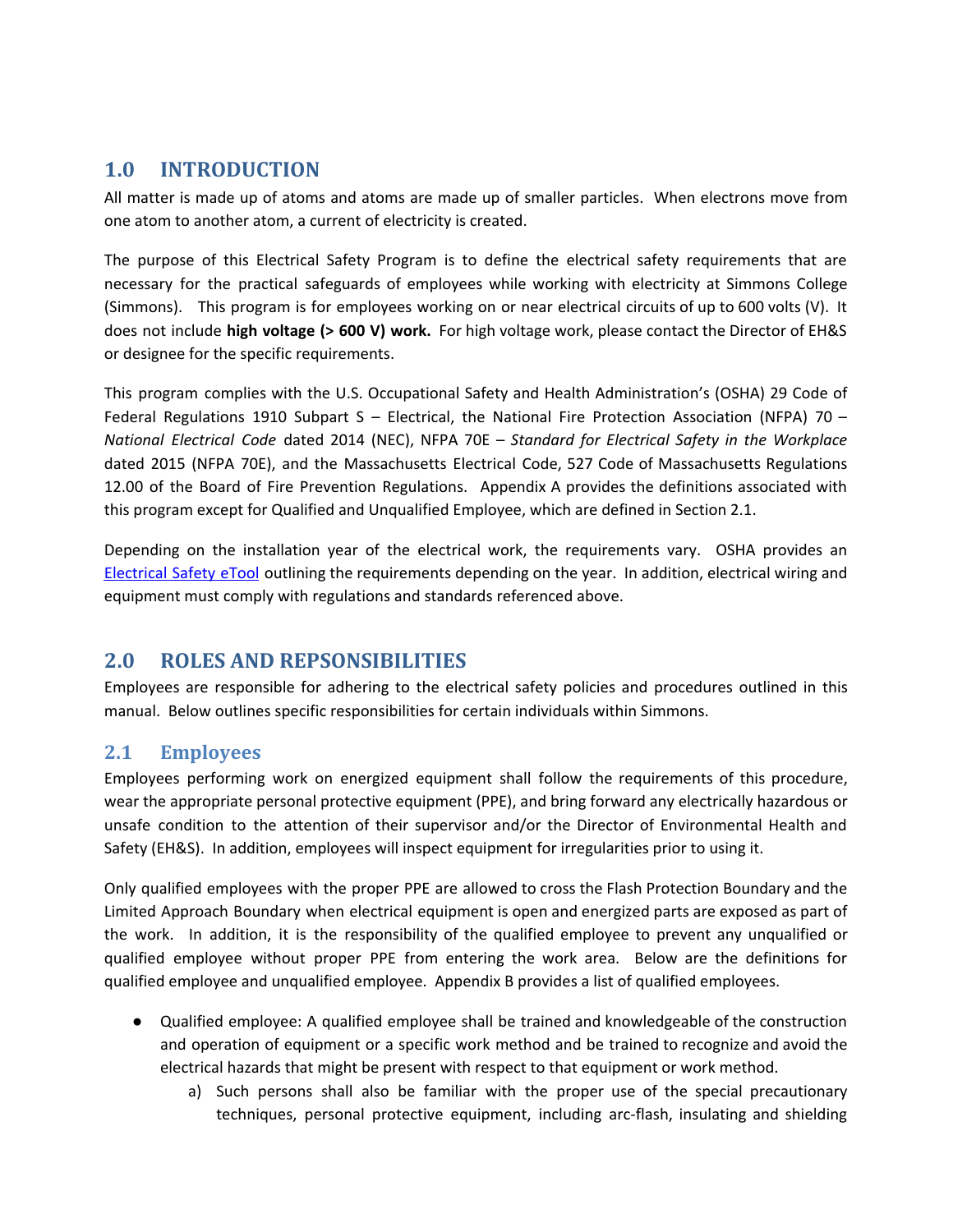materials, and insulated tools and test equipment. A person can be considered qualified with respect to certain equipment and methods but still are an unqualified for others.

- b) An employee who is undergoing on-the-job training and who, in the course of such training, has demonstrated an ability to perform duties safely at his or her level of training and who is under the direct supervision of a qualified person shall be considered to be a qualified person for the performance of those duties.
- c) Such persons permitted to work within the Limited Approach Boundary of exposed live parts operating at 50 volts or more shall, at a minimum, be additionally trained in all of the following:
	- 1. The skills and techniques necessary to distinguish exposed energized parts from other parts of electrical equipment.
	- 2. The skills and techniques necessary to determine the nominal voltage of exposed live parts.
	- 3. The approach distances specified in Approach Boundaries Table and the corresponding voltages to which the qualified person will be exposed.
	- 4. The decision-making process necessary to determine the degree and extent of the hazard and the personal protective equipment and job planning necessary to perform the task safely.
- Unqualified employee: An employee who has not been trained and is not authorized to perform electrical work.

# <span id="page-6-0"></span>**2.2 Department Directors, Managers, and Supervisors**

Department Directors, Managers, and Supervisors will ensure that their employees have been trained in the details of this procedure. When hazardous or unsafe conditions are brought forward by the employees, the supervisor will address these deficiencies and inform the Director of EH&S or Director of Buildings and Grounds about the condition and the area for improvement for correction. If the supervisor is unable to address the deficiency then (s)he will contact the Director of EH&S for assistance.

In addition, (s)he will:

- Verify that each employee is complying with these electrical safety work practices at least annually. In addition, (s)he must ensure that each employee understands what specific tasks the employee is qualified to perform.
- Identify employees, who will be qualified employees, as defined in Section 2.1.
- Ensure that electrical safety inspections are conducted on an annual basis, at a minimum. See Section 8.0 for additional information.
- Provide the appropriate PPE for employees. Refer to Section 7.0 for details.
- Ensure that new electrical equipment and components comply with codes and regulations.
- Implement updates to the codes and regulations regarding electrical safety and lockout/tag out.
- Ensure employees or contractors obtain electrical permit when applicable.
- Maintain the completed Energized Electrical Work Permits for their departments. See Section 9.0 for details.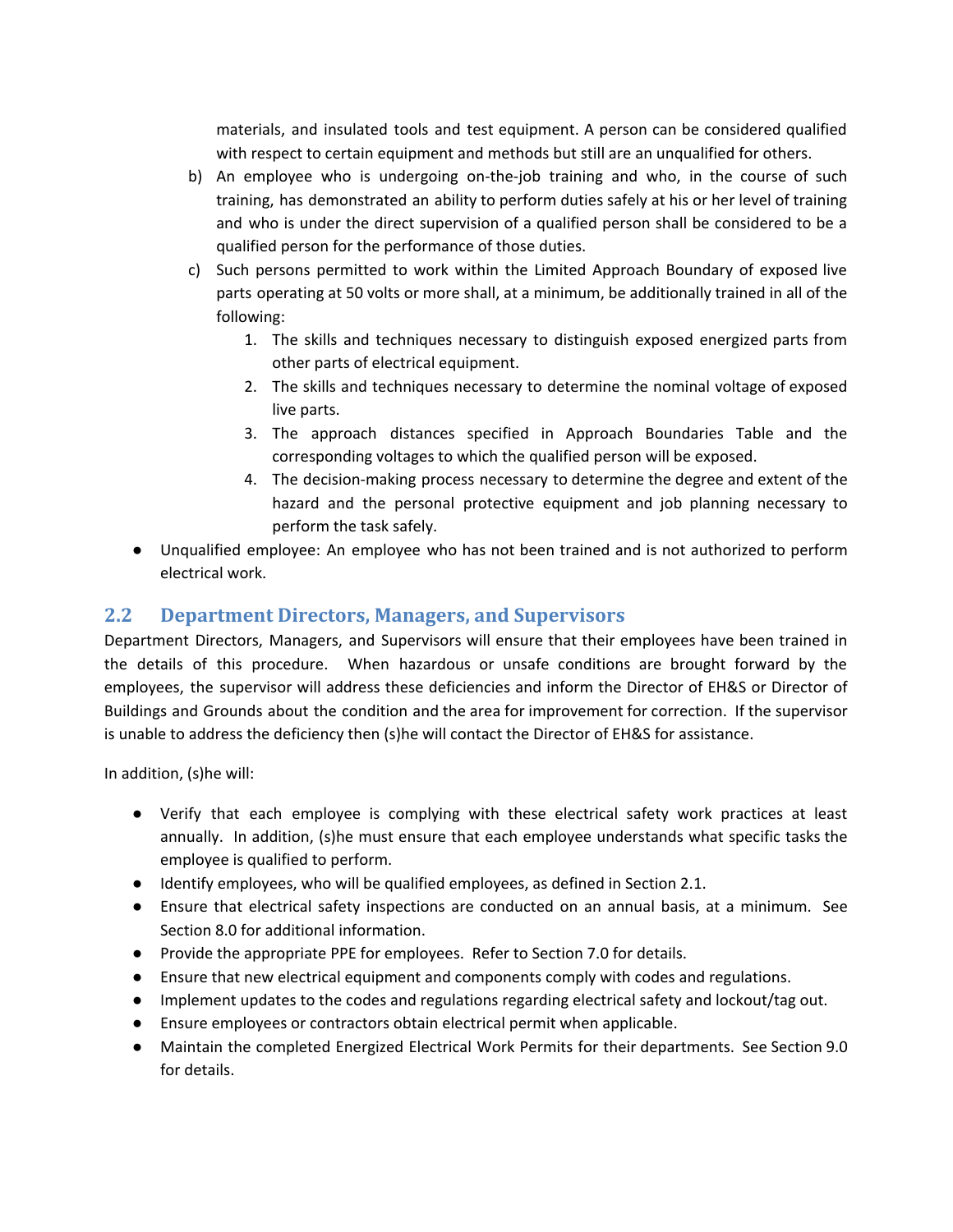# <span id="page-7-0"></span>**2.3 Director of Environmental Health and Safety**

The Director of Environmental Health and Safety (EH&S) will conduct the activities. (S)he may obtain help from a contractor, if needed.

- Periodically audit the program to ensure the procedures are being followed;
- Provide technical assistance as needed for the development of nonstandard procedures;
- Ensure electrical safety policies are reviewed at least annually;
- Periodically audit and review employee's work practices to ensure safety related requirements are being followed; and
- Conduct or coordinate Electrical Safety training.

# <span id="page-7-1"></span>**2.4 Talent and Human Capital Strategy and Public Safety**

Talent and Human Capital Strategy (THCS), which is Simmons' Human Resource Department, and Public Safety will assist with emergencies. In addition, THCS will maintain training records.

# <span id="page-7-2"></span>**3.0 TYPES OF ELECTRICITY**

There are two types of electricity: Static Electricity and Current Electricity. Static Electricity is made by rubbing together two or more objects and making friction while current electricity is the flow of electric charge across an electrical field.

# <span id="page-7-3"></span>**3.1 Static Electricity**

Static electricity is when electrical charges build up on the surface of a material. It is usually caused by rubbing materials together. The result of a build-up of static electricity is that objects may be attracted to each other or may even cause a spark to jump from one to the other.

# <span id="page-7-4"></span>**3.2 Current Electricity**

Current is the rate of flow of electrons. It is produced by moving electrons and it is measured in amperes (amps). Unlike static electricity, current electricity must flow through a conductor, usually copper wire. With electricity, current is a measure of the amount of energy transferred over a period of time. That energy is called a flow of electrons. One of the results of current is the heating of the conductor.

There are different sources of current electricity including the chemical reactions taking place in a battery. The most common source is the generator. A simple generator produces electricity when a coil of copper turns inside a magnetic field. In a power plant, electromagnets spinning inside many coils of copper wire generate vast quantities of current electricity.

There are two main kinds of electric current: Direct (DC) and Alternating (AC). The difference between AC and DC lies in the direction in which the electrons flow. In DC, the electrons flow steadily in a single direction, or "forward." In AC, electrons keep switching directions, sometimes going "forward" and then going "backward." Alternating current is the best way to transmit electricity over large distances. Table 1 provides a comparison chart for these currents.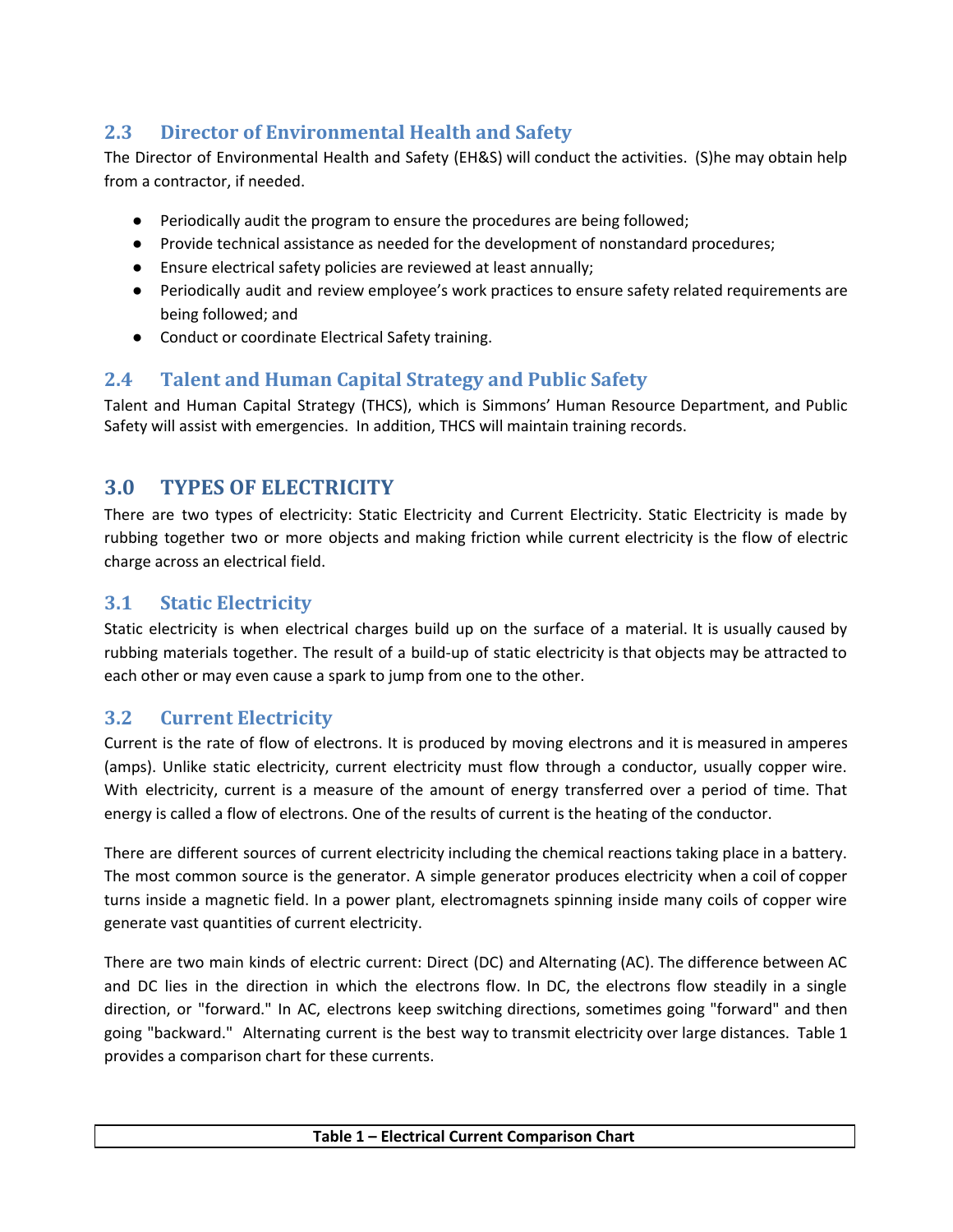| <b>Descriptive</b>        | <b>Alternating Current</b>                      | <b>Direct Current</b>               |
|---------------------------|-------------------------------------------------|-------------------------------------|
| <b>Types</b>              | Sinusoidal, Trapezoidal, Triangular, Square     | Pure and pulsating                  |
| Amount of energy          | Safe to transfer over longer city distances and | Voltage of DC cannot travel very    |
| that can be carried       | can provide more power.                         | far until it begins to lose energy. |
| Cause of the              | Rotating magnet along the wire.                 | Steady magnetism along the          |
| direction of flow of      |                                                 | wire.                               |
| electrons                 |                                                 |                                     |
| Frequency                 | The frequency of alternating current is 50Hz    | The frequency of direct current is  |
|                           | or 60Hz depending upon the country.             | zero.                               |
| Direction                 | It reverses its direction while flowing in a    | It flows in one direction in the    |
|                           | circuit.                                        | circuit.                            |
| Current                   | It is the current of magnitude varying with     | It is the current of constant       |
|                           | time                                            | magnitude.                          |
| Flow of Electrons         | Electrons keep switching directions - forward   | Electrons move steadily in one      |
|                           | and backward.                                   | direction or 'forward'.             |
| Obtained from             | AC Generator and mains                          | Cell or Battery                     |
| <b>Passive Parameters</b> | Impedance                                       | Resistance only                     |
| <b>Power Factor</b>       | Lies between 0 & 1                              | Always 1                            |

# <span id="page-8-0"></span>**4.0 RISK ASSESSMENT**

Each of Simmons' facilities, regardless of their size or function, shall have an electrical arc flash risk assessment conducted by a qualified person. The arc flash risk assessment shall be updated whenever significant changes are made to the processes or facility. The risk assessment will include proper identification and labeling of the PPE categories of all of our electrical enclosures.

For those instances with typical work on 480 VAC circuits and lower, NFPA 70E (2015) provides for conditional relief from some of the PPE requirements via the implementation of a Task-Based PPE Risk Assessment. Based on the results of this assessment, as performed by a qualified person, it can result in the avoidance and or elimination of various elements of the PPE requirements for specific tasks.

# <span id="page-8-1"></span>**5.0 HAZARDS**

Electricity is a serious work place hazard, capable of causing both health hazards (shocks, burns) as well as physical hazards (fires and explosions). In addition, arc flash will be discussed in this section.

# <span id="page-8-2"></span>**5.1 Health Hazards**

In 2014, there were 156 cases of employees being exposed to electricity.<sup>1</sup> There are four main types of injuries: electrocution, electric shock, burns, and falls. Injuries can happen in various ways. Below are some examples on how an injury may occur.

● Direct contact with exposed energized conductors or circuit parts. When electrical current travels through our bodies, it can interfere with the normal electrical signals between the brain and our muscles.

<sup>&</sup>lt;sup>1</sup> Source: NATIONAL CENSUS OF FATAL OCCUPATIONAL INJURIES IN 2014 (<u><http://www.bls.gov/news.release/pdf/cfoi.pdf>),</u> viewed January 25, 2016.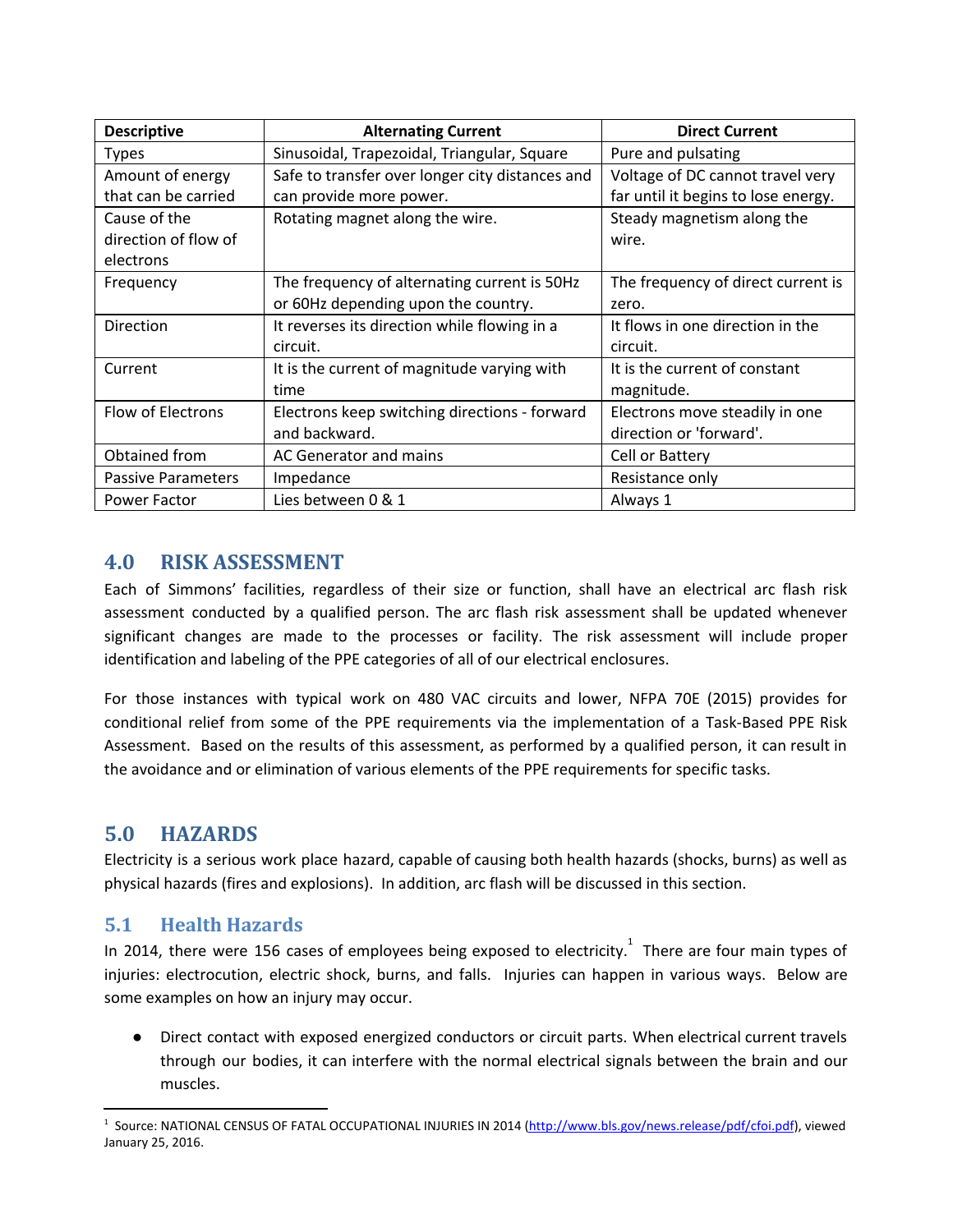- When the electricity arcs (jumps, or "arcs") from an exposed energized conductor or circuit part (e.g., overhead power lines) through a gas (such as air) to a person who is grounded (that would provide an alternative route to the ground for the electrical current).
- Thermal burns including burns from heat generated by an electric arc, and flame burns from materials that catch on fire from heating or ignition by electrical currents or an electric arc flash. Contact burns from being shocked can burn internal tissues while leaving only very small injuries on the outside of the skin.
- Thermal burns from the heat radiated from an electric arc flash. Ultraviolet (UV) and infrared (IR) light emitted from the arc flash can also cause damage to the eyes.
- An arc blast can include a potential pressure wave released from an arc flash. This wave can cause physical injuries, collapse your lungs, or create noise that can damage hearing.

### <span id="page-9-0"></span>**5.1.1 Electrocution/Electrical Shock**

The human body will conduct electricity. If direct body contact is made with an electrically energized part while similar contact is made simultaneously with another conductive surface that is maintained at a different electrical potential, a current will flow, entering the body at our contact point, traversing the body, and then exiting at the other contact point, usually the ground.

An electric shock can result in anything from a slight tingling sensation to immediate cardiac arrest. The severity depends on the following:

- the amount of current flowing through the body,
- the current's path through the body,
- the length of time the body remains in the circuit, and
- the current's frequency.

Table 2 provides the affect on the person when exposed to current. Current not voltage causes electrical shock.

| Table 2 - Current's Affect on Person |                                                           |  |
|--------------------------------------|-----------------------------------------------------------|--|
| <b>Current in milliamperes (mA)</b>  | <b>Affect on Person</b>                                   |  |
| $0.5 - 3$                            | Tingling sensations                                       |  |
| $3 - 10$                             | Muscle contractions and pain                              |  |
| $10 - 40$                            | "Can't let go!" - Onset of sustained muscular contraction |  |
| $30 - 75$                            | Respiratory paralysis                                     |  |
| $100 - 200$                          | Ventricular fibrillation                                  |  |
| $200 - 500$                          | Heart clamps tight                                        |  |
| $1,500+$                             | Tissues and organs start to burn, Possible death          |  |

Static electricity also can cause a shock, though in a different way and generally not as potentially severe as the type of shock described previously. Static electricity can build up on the surface of an object and, under the right conditions, can discharge to a person, causing a shock. The most familiar example of this is when a person reaches for a door knob or other metal object on a cold, relatively dry day and receives a shock.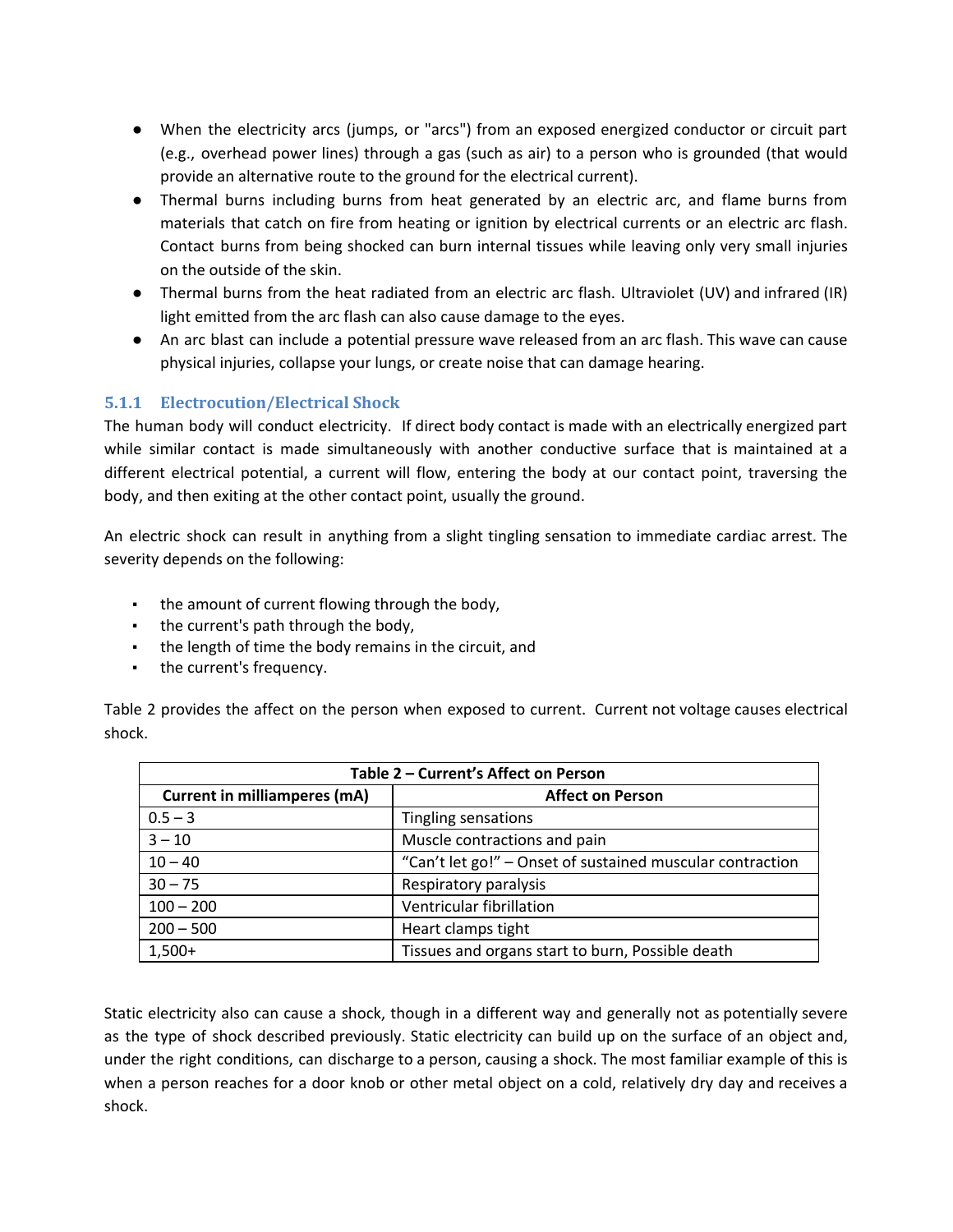#### <span id="page-10-0"></span>**5.1.2 Burns**

Below are the three types of burns. In some circumstances, all three types of burns may be produced simultaneously.

- 1. Electrical burns are the result of the electrical current flowing in the tissues, and may be either skin deep or may affect deeper layers or both. Tissue damage is caused by the heat generated from the current flow; if the energy delivered by the electric shock is high, the body cannot dissipate the heat, and the tissue is burned. Typically, such electrical burns are slow to heal.
- 2. Arc burns are the result of high temperatures produced by electric arcs or by explosions close to the body.
- 3. Thermal contact burns are those normally experienced from the skin contacting hot surfaces of overheated electric conductors, conduits, or other energized equipment.

#### <span id="page-10-1"></span>**5.1.3 Falls**

Muscle contractions, or a startle reaction, can cause a person to fall from a ladder, scaffold or aerial bucket. The fall can cause serious injuries or even death.

#### <span id="page-10-2"></span>**5.2 Physical Hazards**

An arc fault is an unintended arc created by current flowing through an unplanned path. Arcing creates high intensity heating at the point of the arc resulting in burning particles that may easily ignite surrounding material, such as wood framing or insulation. The temperatures of these arcs can exceed 10,000 degrees Fahrenheit (°F). In addition, fires can also be created by overheating equipment or by conductors carrying too much current. In atmospheres that contain explosive gases or vapors or combustible dusts, even low-energy arcs can cause violent explosions.

Static electricity also can discharge to an object with much more serious consequences, as when friction causes a high level of static electricity to build up at a specific spot on an object. This can happen simply through handling plastic pipes and materials or during normal operation of rubberized drive or machine belts found in many worksites. In these cases, for example, static electricity can potentially discharge when sufficient amounts of flammable or combustible substances are located nearby and cause an explosion. Grounding or other measures may be necessary to prevent this static electricity buildup and the results. Refer to Section 6.0 for details.

#### <span id="page-10-3"></span>**5.3 Arc Flash**

An arc flash is the light and heat produced from an electric arc supplied with sufficient electrical energy to cause substantial damage, harm, fire, or injury. Electrical arcs experience negative incremental resistance, which causes the electrical resistance to decrease as the arc temperature increases. Therefore, as the arc develops and gets hotter the resistance drops, drawing more and more current (runaway) until some part of the system melts, trips, or evaporates, providing enough distance to break the circuit and extinguish the arc. Electrical arcs, when well controlled and fed by limited energy, produce very bright light, and are used in arc lamps (enclosed, or with open electrodes), for welding, plasma cutting, and other industrial applications. Welding arcs can easily turn steel into a liquid with an average of only 24 DC volts. When an uncontrolled arc forms at high voltages, and especially where large supply-wires or high-amperage conductors are used, arc flashes can produce deafening noises, supersonic concussive-forces, super-heated shrapnel, high temperatures, and high-energy radiation capable of vaporizing nearby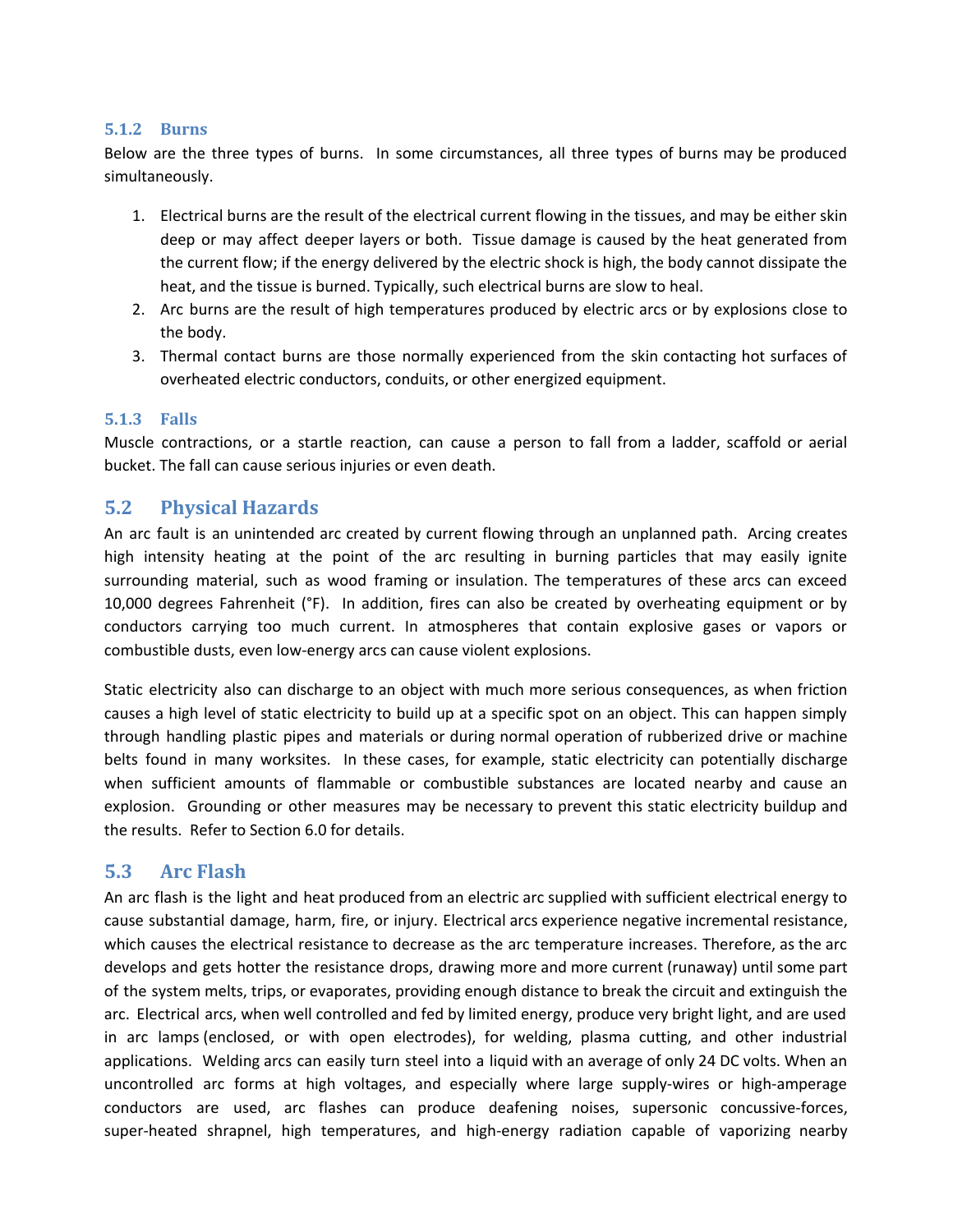materials.

Arc flash temperatures can reach or exceed 35,000 °F at the arc terminals. The massive energy released in the fault rapidly vaporizes the metal conductors involved, blasting molten metal and expanding plasma outward with extraordinary force. A typical arc flash incident can be inconsequential but could conceivably easily produce a more severe explosion.

In addition to the explosive blast, called the arc blast of such a fault, destruction also arises from the intense radiant heat produced by the arc. The metal plasma arc produces tremendous amounts of light energy from IR to UV. Surfaces of nearby objects, including people, absorb this energy and are instantly heated to vaporizing temperatures. The effects of this can be seen on adjacent walls and equipment and may result in thermal burns.

# <span id="page-11-0"></span>**6.0 CONTROLS**

Electrical accidents result from one of the following three factors:

- 1. Unsafe equipment or installation
- 2. Unsafe environment
- 3. Unsafe work practices

The following controls are ways to prevent these accidents:

- Insulation
- Guarding
- Grounding
- Circuit Protection
- Safe Work Practices
- Labeling
- Permits
- Personal Protective Equipment (PPE), which is presented in Section 7.0.

# <span id="page-11-1"></span>**6.1 Insulation**

Insulators such as glass, mica, rubber, or plastic used to coat metals and other conductors help stop or reduce the flow of electrical current. This helps prevent shock, fires, and short circuits. To be effective, the insulation must be suitable for the voltage used and conditions such as temperature and other environmental factors like moisture, oil, gasoline, corrosive fumes, or other substances that could cause the insulator to fail.

Insulation on conductors is often color coded. Insulated equipment grounding conductors usually are either solid green or green with yellow stripes. Insulation covering grounded conductors is generally white or gray. Ungrounded conductors, or "hot wires," often are black or red, although they may be any color other than green, white, or gray.

Before connecting electrical equipment to a power source, it's a good idea to check the insulation for any exposed wires for possible defects. Insulation covering flexible cords such as extension cords is particularly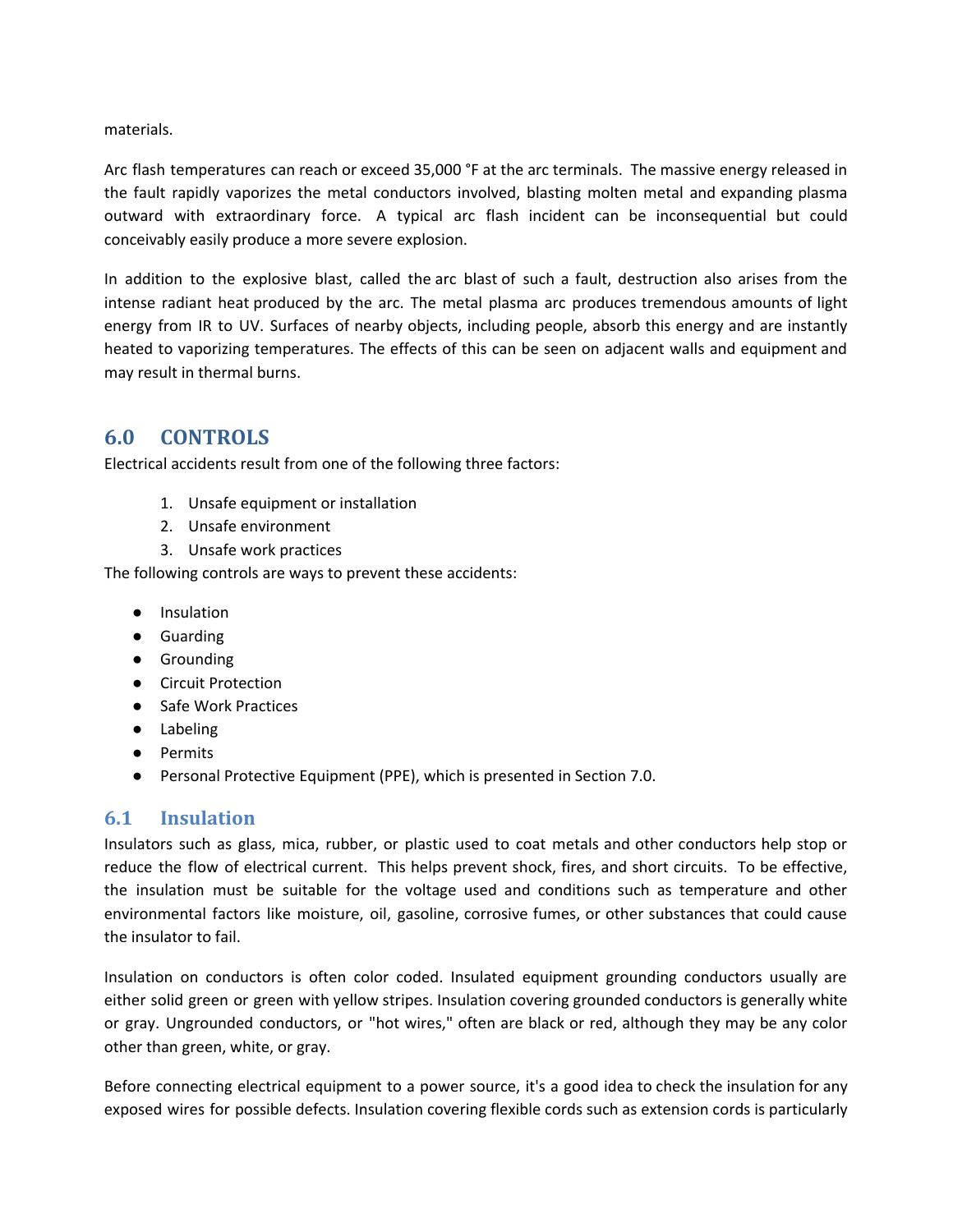vulnerable to damage.

### <span id="page-12-0"></span>**6.2 Guarding**

Guarding involves locating or enclosing electric equipment to make sure employees don't accidentally come into contact with its live parts. Effective guarding requires equipment with exposed parts operating at 50 V or more to be placed where it is accessible only to authorized employees qualified to work with it. Recommended locations are a room, vault, or similar enclosure; a balcony, gallery, or elevated platform; or a site elevated 8 feet (2.44 meters) or more above the floor. Sturdy, permanent screens also can serve as effective guards.

# <span id="page-12-1"></span>**6.3 Grounding**

Grounding is the process of *removing* the excess charge on an object by means of the transfer of electrons between it and another object of substantial size. When a charged object is grounded, the excess charge is balanced by the transfer of electrons between the charged object and a ground. A ground is simply an object that serves as a seemingly infinite reservoir of electrons; the ground is capable of transferring electrons to or receiving electrons from a charged object in order to neutralize that object.

There are two types of grounding:

- System or Service Ground: In this type of ground, a wire called "the neutral conductor" is grounded at the transformer, and again at the service entrance to the building. This is primarily designed to protect machines, tools, and insulation against damage.
- Equipment Ground: This is intended to offer enhanced protection to the employees themselves. If a malfunction causes the metal frame of a tool to become energized, the equipment ground provides another path for the current to flow through the tool to the ground.

There is one disadvantage to grounding: a break in the grounding system may occur without the user's knowledge.

# <span id="page-12-2"></span>**6.4 Circuit Protection**

Circuit protection devices limit or stop the flow of current automatically in the event of a ground fault, overload, or short circuit in the wiring system. Well-known examples of these devices are fuses, circuit breakers, ground-fault circuit interrupters, and arc-fault circuit interrupters.

#### <span id="page-12-3"></span>**6.4.1 Fuse and Circuit Breakers**

Fuses and circuit breakers open or break the circuit automatically when too much current flows through them. When that happens, fuses melt and circuit breakers trip the circuit open. Fuses and circuit breakers are designed to protect conductors and equipment. They prevent wires and other components from overheating and open the circuit when there is a risk of a ground fault. Figure 1 demonstrates the difference between these two devices.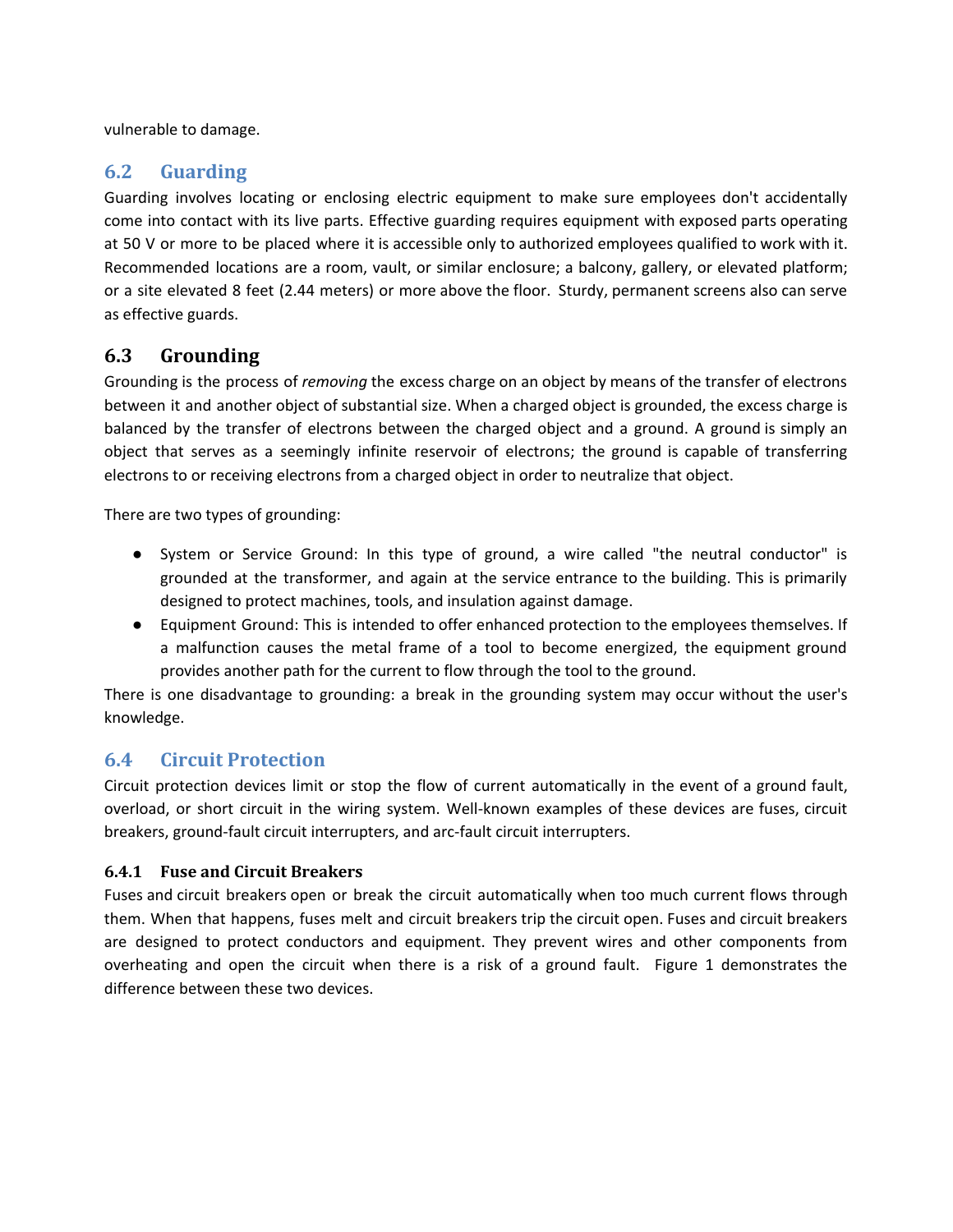

**Figure 1 – Circuit Breaker and Fuse Boxes**

#### <span id="page-13-0"></span>**6.4.2 Ground-fault Circuit Interrupters**

Using a ground-fault circuit interrupter ([GFCI\)](https://www.osha.gov/SLTC/etools/construction/electrical_incidents/gfci.html) is one way of overcoming grounding deficiencies. It is used in wet locations, construction sites, and other high-risk areas. A GFCI is a fast-acting circuit breaker designed to shut off electric power in the event of a ground-fault within as little as 1/40 of a second. It works by comparing the amount of current *going to* and *returning from* equipment along the circuit conductors. When the amount *going* differs from the amount *returning* by approximately 5 [mA](https://www.osha.gov/SLTC/etools/construction/glossary.html#milliampere), the GFCI interrupts the current. Figure 2 demonstrate typical GFCIs.



### <span id="page-13-1"></span>**6.4.3 Arc-fault Circuit Interrupters**

Arc Fault Circuit Interrupters (AFCIs) are required by the NEC for certain electrical circuits. An AFCI is a product that is designed to detect a wide range of arcing electrical faults to help reduce the electrical system from being an ignition source of a fire. Conventional over current protective devices do not detect low level hazardous arcing currents that have the potential to initiate electrical fires. The objective is to protect the circuit in a manner that will reduce its chances of being a source of an electrical fire.

# <span id="page-13-2"></span>**6.5 Safe Work Practices**

A majority of electrical accidents are preventable by following safe work practices. The sections below outline the safe work practices based on the equipment or activity except for Lockout/Tag Out and Hot Work Permits, which are provided in separate documents.

### <span id="page-13-3"></span>**6.5.1 Portable Electrical Equipment and Extension Cords**

The following requirements apply to the use of cord-and-plug-connected equipment and flexible cord sets (extension cords):

Extension cords may only be used to provide temporary power (no more than one month).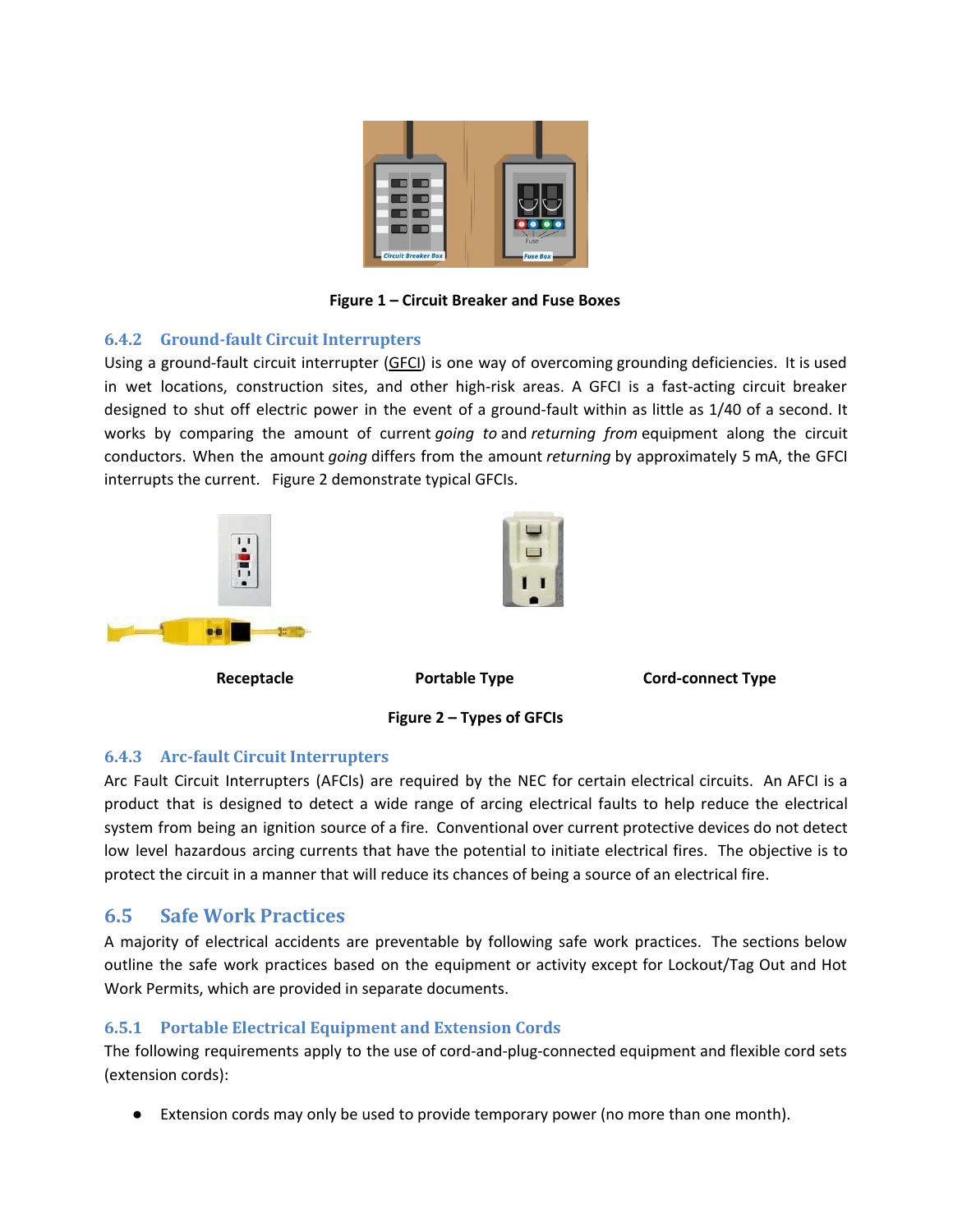- Portable cord and plug connected equipment and extension cords must be visually inspected before use on any shift for external defects such as loose parts, deformed and missing pins, or damage to outer jacket or insulation, and for possible internal damage such as pinched or crushed outer jacket. Any defective cord or cord-and-plug-connected equipment must be removed from service and no person may use it until it is repaired and tested to ensure it is safe for use.
- Extension cords must be of the three-wire type. Extension cords and flexible cords must be designed for hard or extra hard usage (for example, types S, ST, and SO). The rating or approval must be visible and are required to be indelibly marked approximately every foot along the length of the cord.
- Job-made extension cords are forbidden.
- Personnel performing work on renovation or construction sites using extension cords or where work is performed in damp or wet locations must be provided, and must use, a GFCI.
- Portable equipment must be handled in a manner that will not cause damage. Flexible electric cords connected to equipment may not be used for raising or lowering the equipment.
- Extension cords must be protected from damage. Sharp corners and projections must be avoided. Flexible cords may not be run through windows or doors unless protected from damage, and then only on a temporary basis. Flexible cords may not be run above ceilings or inside or through walls, ceilings or floors, and may not be fastened with staples or otherwise hung in such a fashion as to damage the outer jacket or insulation.
- Cords must be covered by a cord protector or tape when they extend into a walkway or other path of travel to avoid creating a trip hazard.
- Extension cords used with grounding type equipment must contain an equipment-grounding conductor (i.e., the cord must accept a three-prong, or grounded, plug).
- Attachment plugs and receptacles may not be connected or altered in any way that would interrupt the continuity of the equipment grounding conductor. Additionally, these devices may not be altered to allow the grounding pole to be inserted into current connector slots. Clipping the grounding prong from an electrical plug is prohibited.
- Flexible cords may only be plugged into grounded receptacles. The continuity of the ground in a two-prong outlet must be verified before use. It is recommended that the receptacle be replaced with a three-prong outlet. Adapters that interrupt the continuity of the equipment grounding connection may not be used.
- All portable electric equipment and flexible cords used in highly conductive work locations, such as those with water or other conductive liquids, or in places where employees are likely to contact water or conductive liquids, must be approved for those locations.
- Employee's hands must be dry when plugging and unplugging flexible cords and cord and plug connected equipment if energized equipment is involved.
- If the connection could provide a conducting path to employees' hands (for example, if a cord connector is wet from being immersed in water), the energized plug and receptacle connections must be handled only with insulating protective equipment.
- Locking type connectors must be properly locked into the connector.
- Lamps for general illumination must be protected from breakage, and metal shell sockets must be grounded.
- Temporary lights must not be suspended by their cords unless they have been designed for this purpose.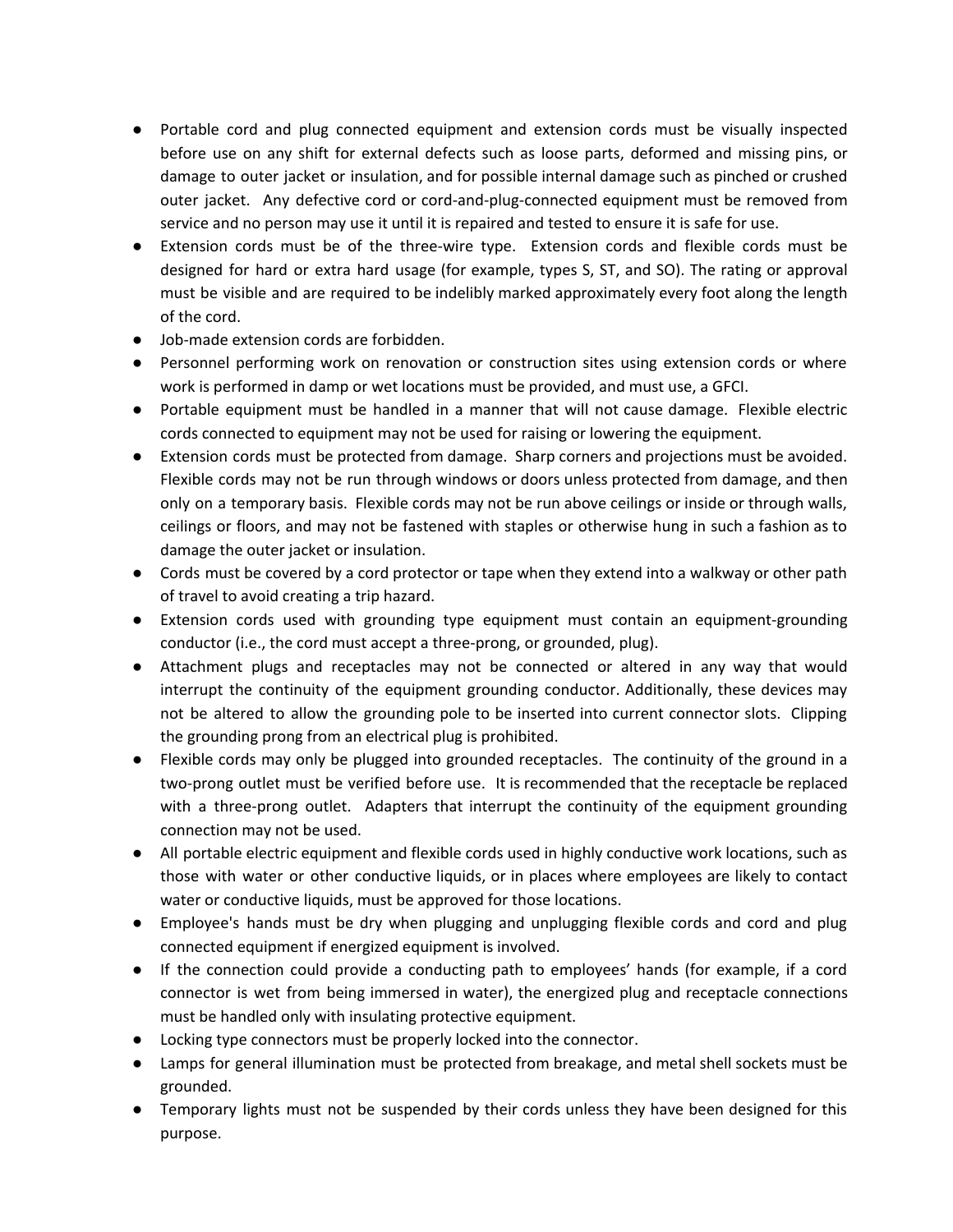● Extension cords are considered to be temporary wiring, and must also comply with the Section 6.5.2, Requirements for Temporary Wiring, in this program.

### <span id="page-15-0"></span>**6.5.2 Requirements for Temporary Wiring**

Temporary electrical power and lighting installations 600 V or less, including flexible cords, cables and extension cords, may only be used during and for renovation, maintenance, repair, or experimental work. The duration for temporary wiring used for decorative lighting for special events and similar purposes may not exceed 90 days. The following additional requirements apply:

- Ground-fault protection (e.g., GFCI) must be provided on all temporary-wiring circuits, including extension cords, used on construction sites.
- In general, all equipment and tools connected by cord and plug must be grounded. Listed or labeled double insulated tools and appliances need not be grounded.
- Feeders must originate in an approved distribution center, such as a panel board, that is rated for the voltages and currents the system is expected to carry.
- Branch circuits must originate in an approved power outlet or panel board.
- Neither bare conductors nor earth returns may be used for the wiring of any temporary circuit.
- Receptacles must be of the grounding type. Unless installed in a complete metallic raceway, each branch circuit must contain a separate equipment-grounding conductor, and all receptacles must be electrically connected to the grounding conductor.
- Flexible cords and cables must be of an approved type and suitable for the location and intended use. They may only be used for pendants, wiring of fixtures, connection of portable lamps or appliances, elevators, hoists, connection of stationary equipment where frequently interchanged, prevention of transmission of noise or vibration, data processing cables, or where needed to permit maintenance or repair. They may not be used as a substitute for the fixed wiring, where run through holes in walls, ceilings or floors, where run through doorways, windows or similar openings, where attached to building surfaces, or where concealed behind building walls, ceilings or floors.
- Suitable disconnecting switches or plug connects must be installed to permit the disconnection of all ungrounded conductors of each temporary circuit.
- Lamps for general illumination must be protected from accidental contact or damage, either by elevating the fixture or by providing a suitable guard. Hand lamps supplied by flexible cord must be equipped with a handle of molded composition or other approved material and must be equipped with a substantial bulb guard.
- Flexible cords and cables must be protected from accidental damage. Sharp corners and projections are to be avoided. Flexible cords and cables must be protected from damage when they pass through doorways or other pinch points.

### <span id="page-15-1"></span>**6.5.3 Wet or Damp Locations**

Work in *wet* or *damp* work *locations* (i.e., areas surrounded or near water or other liquids) should not be performed unless it is absolutely critical. Electrical work should be postponed until the liquid can be cleaned up. The following special precautions must be incorporated while performing work in *damp locations*:

● Only use electrical cords that have GFCIs;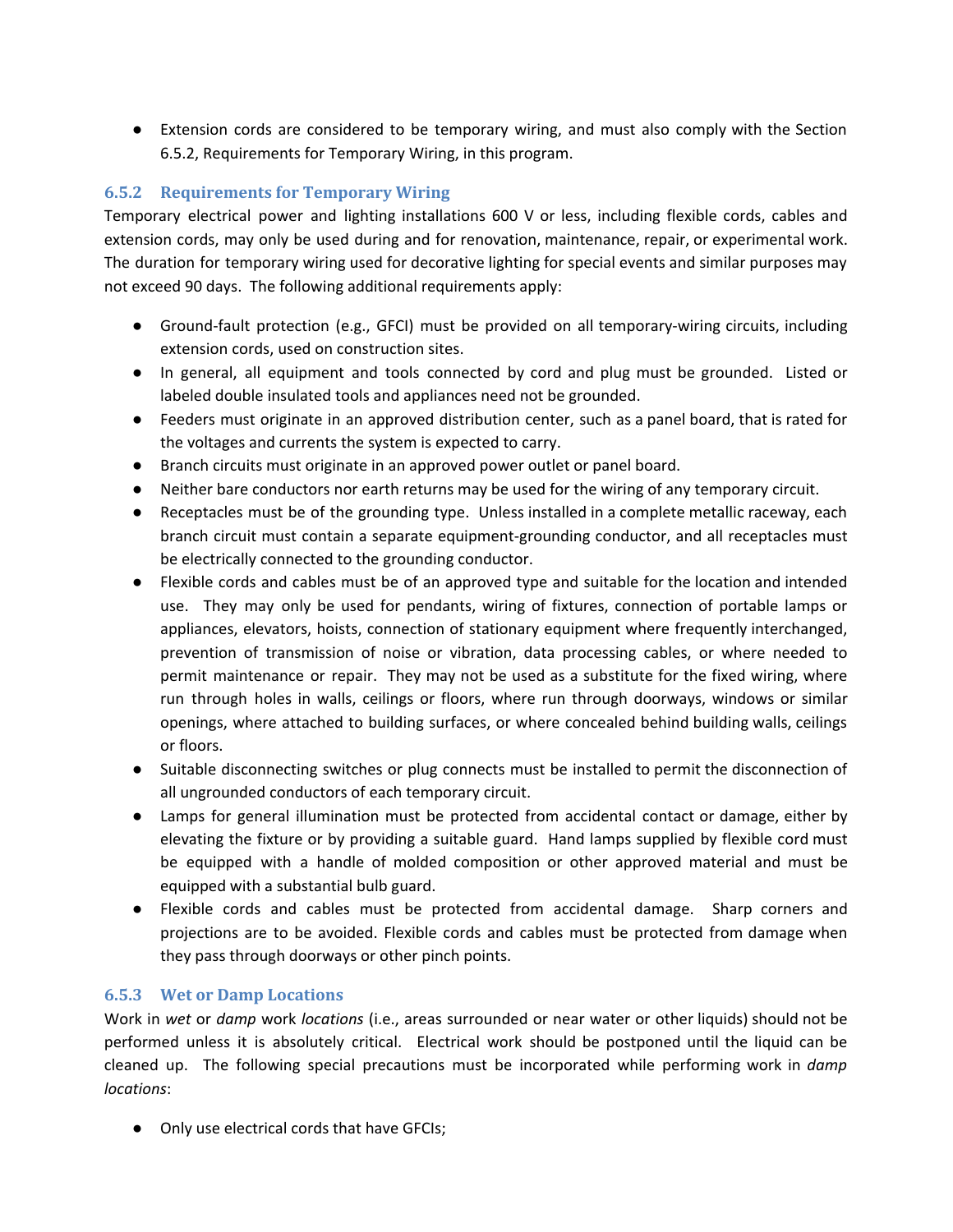- Remove standing water before beginning work. Work is prohibited in areas where there is standing water;
- Do not use electrical extension cords in wet or damp locations; and
- Keep electrical cords away from standing water.

#### <span id="page-16-0"></span>**6.5.4 Working on De-Energized Equipment**

The most important principle of electrical safety is to **assume all electric circuits are energized unless each involved worker ensures they are not.** Every circuit and conductor must be tested every time work is done on them. Proper PPE must be worn until the equipment is proven to be de-energized.

- Voltage rated gloves and leather protectors must be worn.
- Safety glasses must be worn.
- The required Arc Flash PPE must also be worn when verifying the de-energized state. All arc flash and electrical PPE can be removed once the enclosure has been verified as "dead."

The NFPA lists six steps to ensure conditions for electrically safe work.

- 1. Identify all sources of power to the equipment.
- 2. Remove the load current, and then open the disconnecting devices for each power source.
- 3. Where possible, visually verify that blades of disconnecting devices are fully open or that draw out-type circuit breakers are fully withdrawn.
- 4. Apply lockout/tag out devices in accordance with a formal, written policy.
- 5. Test each phase conductor or circuit part with an adequately rated voltage detector to verify that the equipment is de-energized. Test each phase conductor or circuit part both phase-to-phase and phase-to-ground. Check the voltage detector before and after each test to be sure it is working.
- 6. Properly ground all possible sources of induced voltage and stored electric energy (such as, capacitors) before touching. If conductors or circuit parts that are being de-energized could contact other exposed conductors or circuit parts, apply ground-connecting devices rated for the available fault current.

**The process of de-energizing is "live" work and can result in an arc flash** due to equipment failure. When de-energizing, follow the procedures described in Section 6.5.5, Working On or Near Live Equipment.

#### <span id="page-16-1"></span>**6.5.5 Working On or Near Energized Equipment**

Working on live circuits means actually touching energized parts. Working near live circuits means working close enough to energized parts to pose a risk even though work is on de-energized parts. Common tasks where there may be a need to work on or near live circuits include, but are not limited to:

- Taking voltage measurements
- Opening and closing disconnects and breakers
- Racking breakers on and off the bus
- Removing panels and dead fronts
- Opening electric equipment doors for inspection
- Obtaining an Energized Electrical Work Permit from the Director of EH&S or designee. Refer to Appendix C for the permit.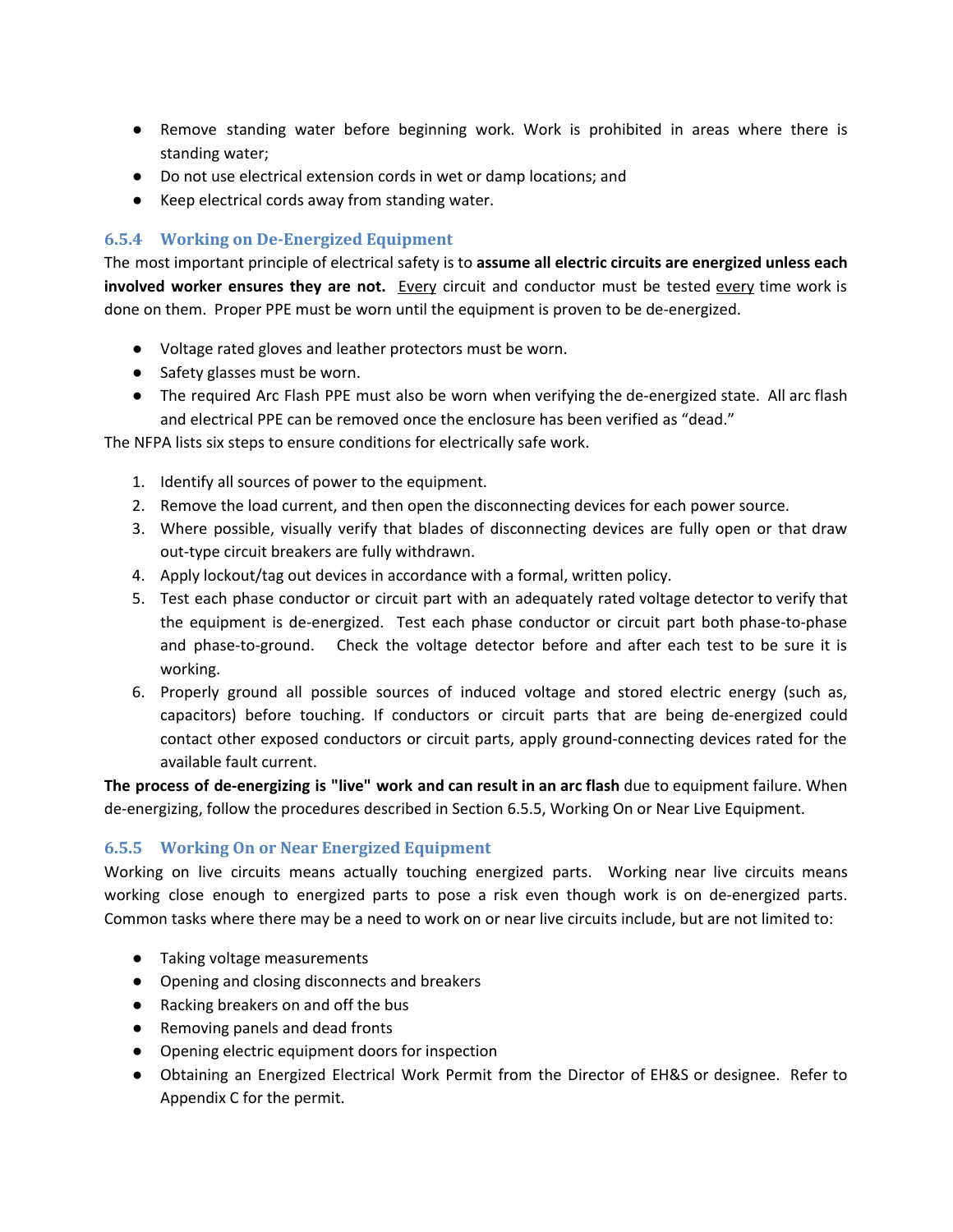#### *Precautions*

When working on de-energized parts, but while still inside the arc flash protection boundary for nearby live exposed parts:

- If the parts cannot be de-energized, barriers such as insulated blankets must be used to protect against accidental contact or PPE must be worn.
- Employees shall not reach blindly into areas that might contain exposed live parts.
- Employees shall not enter spaces containing live parts unless illumination is provided that allows the work to be performed safely.
- Conductive articles of jewelry and clothing (such as watchbands, bracelets, rings, key chains, necklaces, metalized aprons, cloth with conductive thread, metal headgear, or metal frame glasses) shall not be worn where they present an electrical contact hazard with exposed live parts.
- Conductive materials, tools, and equipment that are in contact with any part of an employee's body shall be handled in a manner that prevents accidental contact with live parts. Such materials and equipment include, but are not limited to long conductive objects such as ducts, pipes, tubes, conductive hose and rope, metal-lined rules and scales, steel tapes, pulling lines, metal scaffold parts, structural members, and chains.
- **●** When an employee works in a confined space or enclosed spaces (such as a manhole or vault) that contains exposed live parts, the employee shall use protective shields, barriers or insulating materials as necessary to avoid contact with these parts. Doors, hinged panels, and the like shall be secured to prevent them from swinging into employees. Refer to Simmons' confined space program.

#### *Insulated Tools and Materials*

Only insulated tools and equipment shall be used when exposed to energized parts.

- Insulated tools shall be rated for the voltages on which they are used.
- Insulated tools shall be designed and constructed for the environment to which they are exposed and the manner in which they are used.
- Fuse or fuse holder handling equipment, insulated for the circuit voltage, shall be used to removed or install a fuse if the fuse terminals are energized.
- Ropes and hand-lines used near exposed energized parts shall be nonconductive.
- Portable ladders used for electrical work shall have nonconductive side rails.

#### *Protection Boundaries*

The NFPA 70E defines three boundaries for electrical employees to observe. Two boundaries deal specifically with shock hazards and are intended to prevent shock and electrocution. The third boundary is the arc flash boundary. The arc flash boundary has a primary purpose of preventing burn injury due to arc flash incidents. Figure 3 demonstrates the protection boundaries. This figure was provided by Electrical Diagnostic Surveys.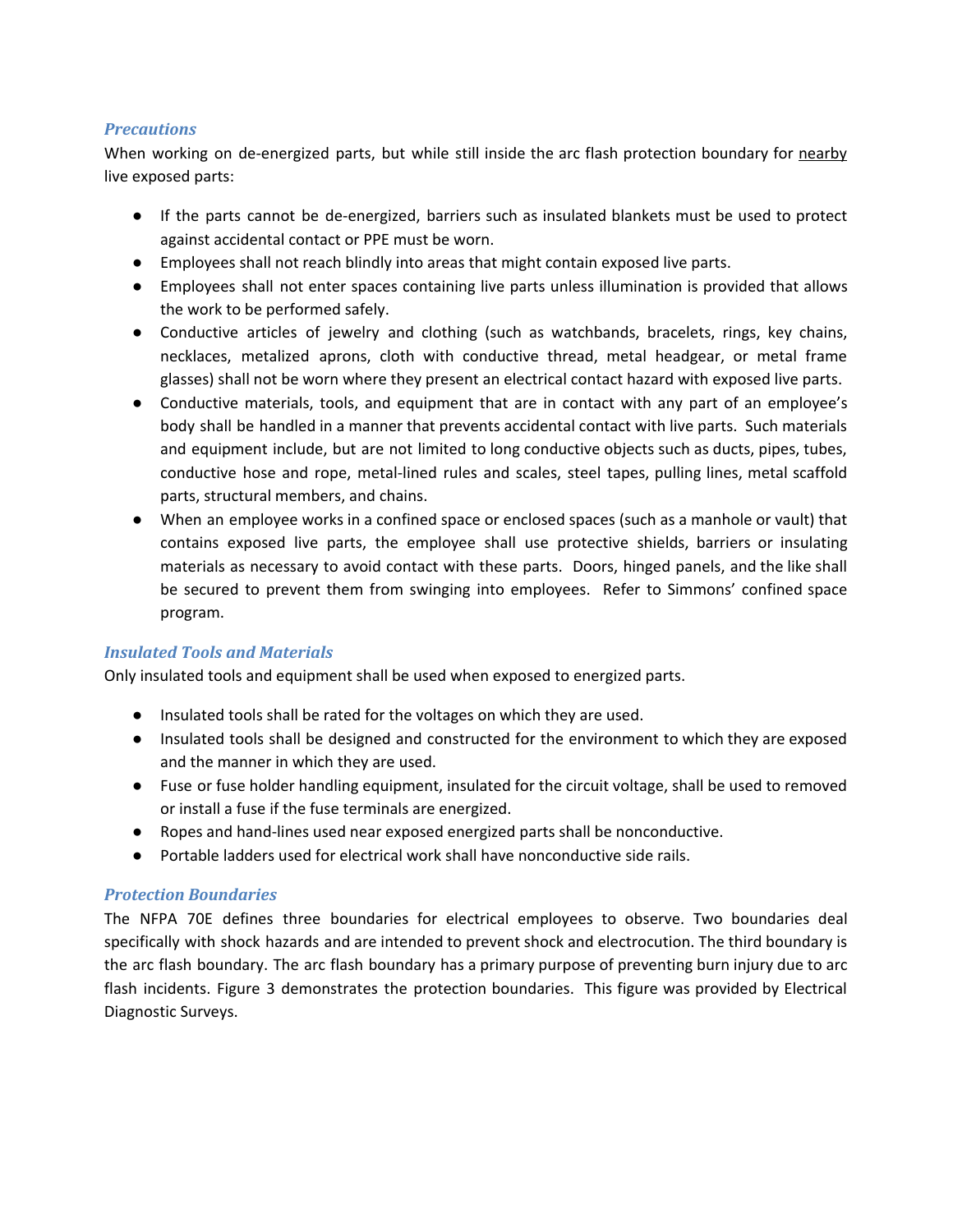

**Figure 3 – Protection Boundaries**

The Limited, and Restricted approach boundaries deal strictly with shock prevention and are based upon nominal system voltage. These boundaries are not calculated and apply only when exposed energized conductors or circuit parts are present.

Qualified employees shall not approach or take any conductive object closer to live parts than the approach boundaries given in Table 3, unless:

- a. The Qualified Person is insulated or guarded from the live parts (Insulating gloves compliant with Table 6), arc-face shield and protective clothing are considered insulation only with regard to the energized parts upon which work is being performed), OR
- b. The live part is insulated from the employee and from any other conductive object at a different potential.

| Table 3 - Approach Boundaries |                                  |                              |                            |
|-------------------------------|----------------------------------|------------------------------|----------------------------|
| <b>Nominal System</b>         | <b>Limited Approach Boundary</b> |                              | <b>Restricted Approach</b> |
| <b>Voltage Range Phase to</b> | <b>Exposable Movable</b>         | <b>Exposed Fixed Circuit</b> | <b>Boundary</b>            |
| <b>Phase Voltage</b>          | <b>Conductor</b>                 |                              |                            |
| Part Less than 50             | Not Specified                    | Not Specified                | Not Specified              |
|                               |                                  |                              |                            |
| 50 V to 150 V                 | 10 ft., 0 in                     | 3 ft., 6 in                  | <b>Avoid Contact</b>       |
| 151 V to 750 V                | 10 ft., 0 in                     | 3 ft., 6 in                  | 1 ft., 0 in                |
| 751 V to 15 kV                | 10 ft., 0 in                     | 5 ft., 0 in                  | 2 ft., 2 in                |
| 15.1 kV-36 kV                 | 10 ft., 0 in                     | 6 ft., 0in                   | 2 ft., 7 in                |

#### *Access-Limiting Equipment*

Barricades shall be used in conjunction with safety signs to prevent or limit access to work areas containing live parts. Conductive barricades shall not be used where they might cause an electrical hazard. These barricades are designed to prevent un-qualified and/or unprotected employees from entering the electrical hazard area.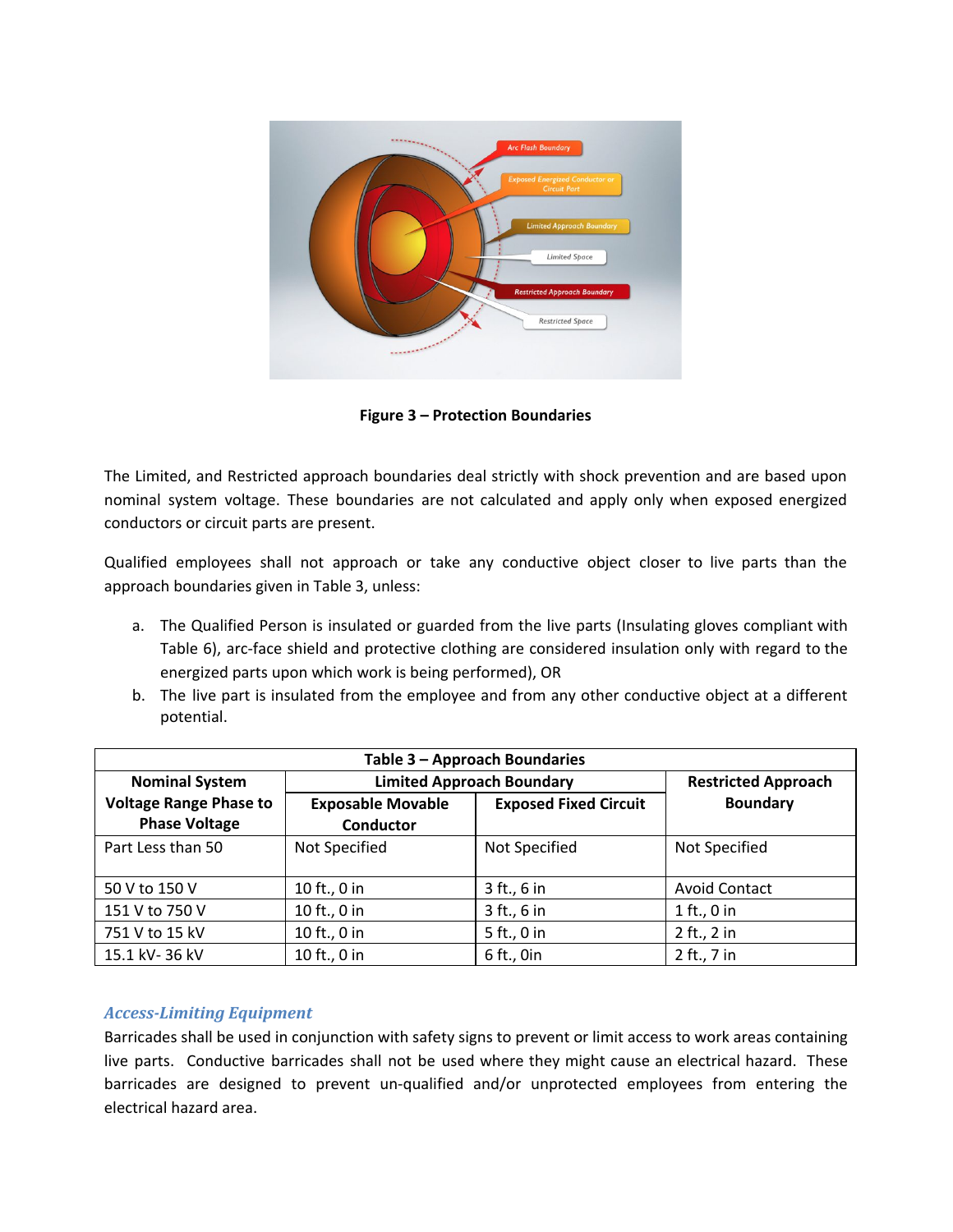If signs and barricades do not provide sufficient protection, an attendant will be assigned to warn and protect pedestrians. The primary duty of the attendant shall be to keep an unqualified person out of the work area where an electrical hazard exists. The attendant shall remain in the area as long as there is a potential exposure to electrical hazards.

### <span id="page-19-0"></span>**6.5.6 Working Space about Electric Equipment**

Sufficient access and working space shall be provided and maintained about all electric equipment to permit ready and safe operating and maintenance of such equipment. Enclosures that house electric apparatus and are controlled by lock and key shall be considered accessible to qualified persons. Table 4 provides the working space required when working with electric equipment.

| Table 4 - Working Space Requirements |                               |                    |                        |
|--------------------------------------|-------------------------------|--------------------|------------------------|
| <b>Nominal</b><br>Voltage<br>to      | <b>Minimum Clear Distance</b> |                    |                        |
| Ground                               | <b>Condition A</b>            | <b>Condition B</b> | <b>Condition C</b>     |
| $0 - 150$                            | $900$ mm $(3 ft)$             | 900 mm(3 ft)       | 900mm(3 ft)            |
| 151-600                              | 900mm(3 ft)                   | $1m(3-1/2)$ ft)    | 1.2 m $(4 \text{ ft})$ |

#### **NOTES:**

Minimum clear distances may be 0.7 m (2.5 ft) for installations built before April 16, 1981.

- 1. Conditions A, B, and C are as follows:
- Condition A -- Exposed live parts on one side and no live or grounded parts on the other side of the working space, or exposed live parts on both sides effectively guarded by suitable wood or other insulating material. Insulated wire or insulated busbars operating at not over 300 volts are not considered live parts.
- Condition B -- Exposed live parts on one side and grounded parts on the other side.
- Condition C -- Exposed live parts on both sides of the work space (not guarded as provided in Condition A) with the operator between.
- 2. Working space is not required in back of assemblies such as dead-front switchboards or motor control centers where there are no renewable or adjustable parts (such as fuses or switches) on the back and where all connections are accessible from locations other than the back. Where rear access is required to work on de-energized parts on the back of enclosed equipment, a minimum working space of 762 mm (30 in.) horizontally shall be provided.

Illumination shall be provided for all working spaces about service equipment, switchboards, panel boards, or motor control centers installed indoors. Additional lighting outlets shall not be required where the work space is illuminated by an adjacent light source. In electrical equipment rooms, the illumination shall not be controlled by automatic means only.

All switchboards, panel boards, distribution boards, and motor control centers shall be located in dedicated spaces and protected from damage. *Exception: Control equipment that by its very nature or* because of other rules of the standard must be adjacent to or within sight of the operating machinery shall *be permitted in those locations.*

# <span id="page-19-1"></span>**6.6 Labeling**

A representative from Buildings and Grounds is required to field mark electrical equipment as part of their arc flash risk assessment for electrical equipment installed in 2015 or later. The label must contain the following information:

- At least one of the following:
	- o Available incident energy and the corresponding distance
	- o Minimum arc rating of clothing
	- o Site specific level of PPE
	- o PPE Category in 130.7(C)(15) for equipment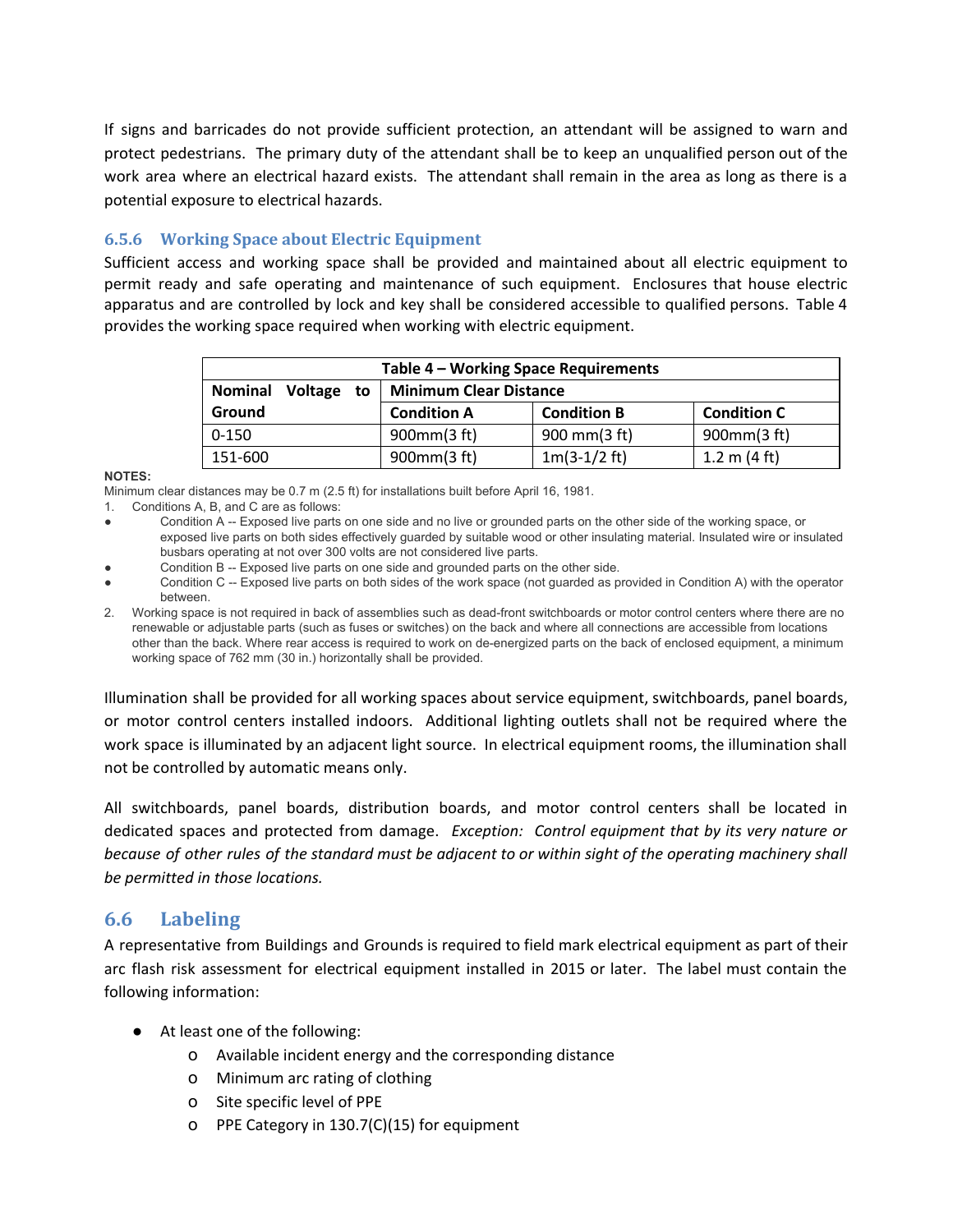- Nominal system voltage
- Arc flash boundary

The information displayed on the label should only be present based on the method used to determine the PPE risk assessment. If the table method is used, only the PPE category should appear (1-4). If incident energy analysis method is used the incident energy (cal/cm<sup>2</sup>) should appear. Both should not appear on the same label. Must be one or the other displayed. See example below.

| DANGER                            |                                                                                                                                                                                                      |
|-----------------------------------|------------------------------------------------------------------------------------------------------------------------------------------------------------------------------------------------------|
| <b>Arc Flash and Shock Hazard</b> |                                                                                                                                                                                                      |
|                                   |                                                                                                                                                                                                      |
|                                   | <b>D</b> T-shirt                                                                                                                                                                                     |
|                                   |                                                                                                                                                                                                      |
|                                   | <b>D</b> FR Coverall                                                                                                                                                                                 |
|                                   |                                                                                                                                                                                                      |
|                                   | <b>Q Ear Protection Q Leather Shoes</b>                                                                                                                                                              |
| Long Pants                        | <b>Q</b> Leather Gloves                                                                                                                                                                              |
| Long Sleeve Shirt                 |                                                                                                                                                                                                      |
| <b>Q</b> Cotton Underwear         |                                                                                                                                                                                                      |
| <b>Q Voltage Rated Gloves</b>     |                                                                                                                                                                                                      |
|                                   | <b>Appropriate PPE Required</b><br><b>Required PPE</b><br><b>CI Hard Hat</b><br>Q Safety Glasses Q FR Shirt<br>□ Safety Goggles □ FR Pants<br><b>Excessible Shield</b><br>□ Flash Hood □ Flash Suite |

**Figure 4 – Sample Equipment Label**

# <span id="page-20-0"></span>**7.0 PERSONAL PROTECTIVE EQUIPMENT**

Employees working in areas where there are potential electrical hazards must be provided with and use personal protective equipment (PPE) that is appropriate for the specific work to be performed. The electrical tools and protective equipment must be specifically approved, rated, and tested for the levels of voltage of which an employee may be exposed.

- Employees shall wear nonconductive head protection whenever there is a danger of head injury from electric shock or burns due to contact with live parts or from flying objects resulting from an electrical explosion.
- Employees shall wear protective equipment for the eyes whenever there is a danger of injury from electric arcs, flashes, or from flying objects resulting from an electrical explosion.
- Employees shall wear rubber insulating gloves where there is a danger of hand or arm contact with live parts or possible exposure to arc flash burn. Leather 'protector' gloves shall be worn over the rubber insulating gloves. Exposures to live conductors of 50 VAC or greater requires the use of rubber insulating gloves and leather protector gloves.
- Face shields without arc rating shall not be used for electrical work. Safety glasses or goggles must always be worn underneath face shields.
- Additional illumination may be needed when using tinted face shields as protection during electrical work.
- Electrical protective equipment must be selected to meet the criteria established by the American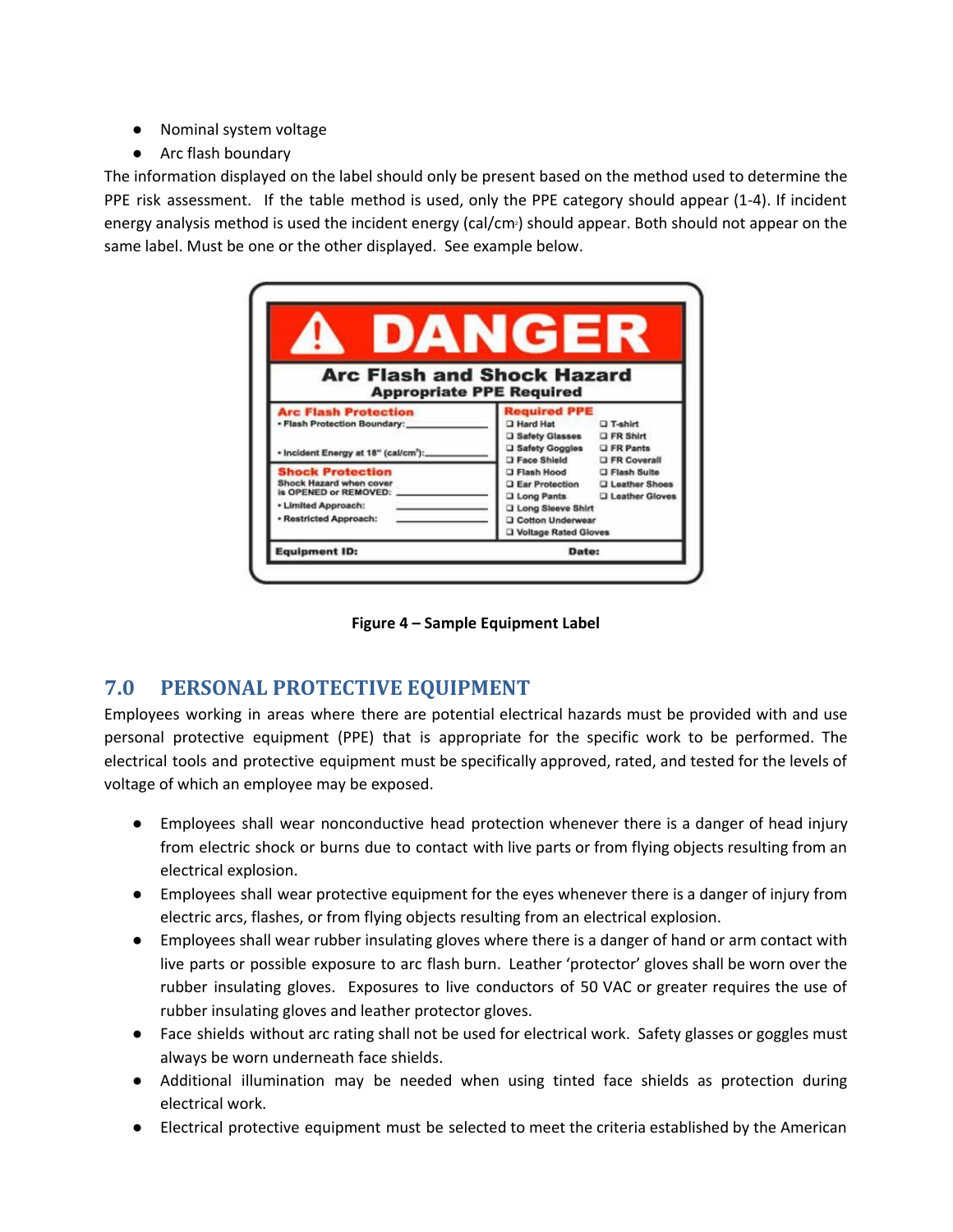Society of Testing and Materials (ASTM) and by the America National Standards Institute (ANSI).

- Insulating equipment made of materials other than rubber shall provide electrical and mechanical protection at least equal to that of rubber equipment.
- PPE must be maintained in a safe, reliable condition and be inspected for damage before each day's use and immediately following any incident that can reasonably be suspected of having caused damage.
- Employees must use insulated tools and handling equipment that are rated for the voltages to be encountered when working near exposed energized conductors or circuit. Tools and handling equipment should be replaced if the insulating capability is decreased due to damage. Protective gloves must be used when employees are working with exposed electrical parts above 50 V.
- Fuse handling equipment (insulated for circuit voltage) must be used to remove or install fuses when the fuse terminals are energized. Ropes and hand lines used near exposed energized parts must be non-conductive.
- Protective shields, barriers or insulating materials must be used to protect each employee from shock, burns, or other electrical injuries while that person is working near exposed energized parts that might be accidentally contacted or where dangerous electric heating or arcing might occur.

# <span id="page-21-0"></span>**7.1 Protective Clothing and PPE**

NFPA 70E (2015) provides four (4) PPE categories. PPE Category 0 has been officially eliminated from the standard and is no longer recognized by OSHA or the NFPA as a legitimate PPE Category. Table 5 explains the four categories and the protective clothing and PPE required for the work.

| Table 5 - Protective Clothing and PPE Requirements |                                                                                                                                                                                                                                                                                                                                                                                          |                        |  |
|----------------------------------------------------|------------------------------------------------------------------------------------------------------------------------------------------------------------------------------------------------------------------------------------------------------------------------------------------------------------------------------------------------------------------------------------------|------------------------|--|
| Categor                                            | <b>Clothing &amp; PPE Description</b>                                                                                                                                                                                                                                                                                                                                                    | <b>Minimum ATPV</b>    |  |
|                                                    |                                                                                                                                                                                                                                                                                                                                                                                          | <b>Rating</b>          |  |
| 1                                                  | Arc-Rated Clothing: Arc-rated long-sleeve shirt and pants or arc-rated coverall,<br>arc-rated face shield or arc-flash suit hood, arc-rated jacket, parka, rainwear<br>or hard hat liner as needed<br>Protective Equipment: Hard hat, safety glasses or goggles, hearing protection,<br>leather gloves, leather footwear                                                                 | 4 cal/cm <sup>2</sup>  |  |
| $\overline{2}$                                     | Arc-Rated Clothing: Arc-rated long-sleeve shirt and pants or arc-rated coverall,<br>arc rated face shield and arc-rated balaclava or arc-flash suit hood, arc-rated<br>jacket, parka, rainwear or hard hat liner as needed<br>Protective Equipment: Hard hat, safety glasses or goggles, hearing protection,<br>leather gloves, leather footwear                                         | 8 cal/cm <sup>2</sup>  |  |
| 3                                                  | Arc-Rated Clothing: Arc-rated long-sleeve shirt, arc-rated pants, arc-rated<br>coverall, arc-rated flash suit jacket, arc-rated flash suit pants, arc-rated flash<br>suit hood, arc-rated gloves, arc-rated jacket, parka, rainwear or hard hat liner<br>as needed<br>Protective Equipment: Hard hat, safety glasses or goggles, hearing protection,<br>leather gloves, leather footwear | 25 cal/cm <sup>2</sup> |  |
| $\overline{4}$                                     | Arc-Rated Clothing: Arc-rated long-sleeve shirt, arc-rated pants, arc-rated<br>coverall, arc-rated flash suit jacket, arc-rated flash suit pants, arc-rated flash<br>suit hood, arc-rated gloves, arc-rated jacket, parka, rainwear or hard hat liner<br>as needed<br>Protective Equipment: Hard hat, safety glasses or goggles, hearing protection,<br>leather gloves, leather footwear | 40 cal/cm <sup>2</sup> |  |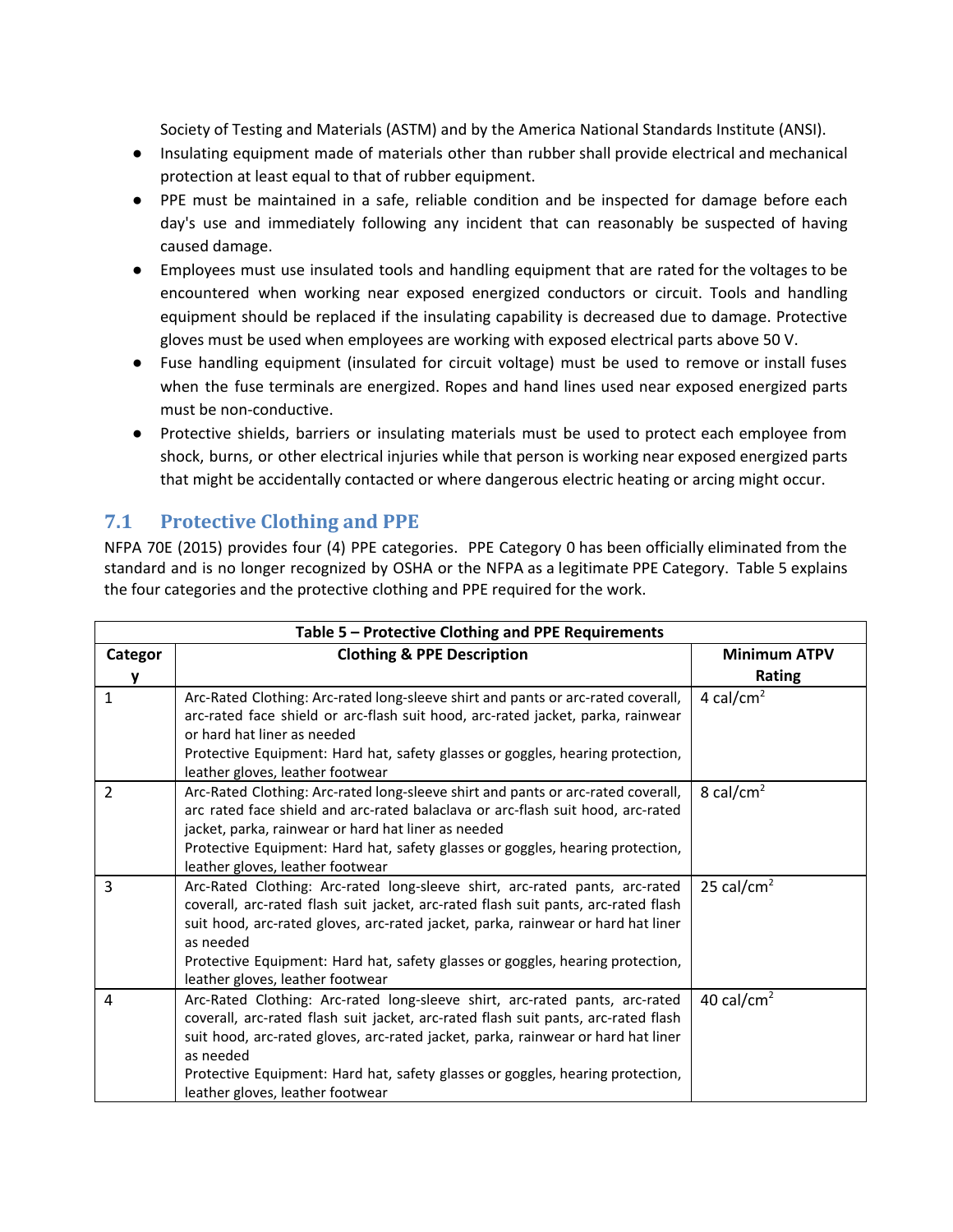#### **NOTES:**

- 1. ATPV means Arc Thermal Performance Value. See definitions.
- 2. Cal/cm<sup>2</sup> (calories/squared centimeter) are the units of incident energy that the PPE can withstand. A value of 1.2 cal/cm<sup>2</sup> results in 2nd degree burns to bare skin, and 8 cal/cm<sup>2</sup> in 3rd degree burns.
- 3. When incident energy exceeds 40 cal/cm² at the working distance, greater emphasis may be necessary with respect to de-energizing before performing your task.
- 4. A balaclava provides additional head and neck protection which the face shield and hardhat cannot provide alone. The balaclava must be made of Arc-Rated (AR) fabric and is only worn for PPE Category 2 tasks. See picture below:



**Figure 5 – Balaclava**

Appendix D provides the NFPA 70E Arc Flash Identification for AC and DC Systems. The table lists the task, equipment condition, and the arc flash PPE required for the task.

#### <span id="page-22-0"></span>**7.1.1 Undergarments**

All employees will be properly trained on the importance of wearing ONLY 100% cotton undergarments. Synthetic materials, such as poly/cotton blends, Under Armor, etc., pose a serious burn hazard in the event of an arc flash event. Synthetic fabrics have a low melting threshold and can melt to an employee's skin, even when worn under the proper AR outer garments.

#### <span id="page-22-1"></span>**7.1.2 Wet Weather Gear**

Any clothing or protective wear worn over the AR garments, such as wet weather gear, shall also be made of arc-rated fabric. Synthetic rain gear, such as traditional nylon rain jackets, ponchos or slickers, pose a serious burn hazard in the event of an arc flash event.

#### <span id="page-22-2"></span>**7.1.3 Cold/Winter Weather Gear**

Any clothing or protective wear worn over the AR garments, such as cold weather or winter weather gear (Carhartt jackets, vests, parkas, etc.), shall also be made of arc-rated fabric.

#### <span id="page-22-3"></span>**7.1.4 AR Reminder**

Any garment that an employee wears while performing live electrical tasks are required to be made of AR fabric. The only exception to this is the undergarments which are required to be 100% cotton.

#### <span id="page-22-4"></span>**7.2 Glove Classes**

It is recommended that Class 00 gloves be provided to each qualified person. Electrical safety gloves are categorized by the level of voltage protection they provide and whether or not they're resistant to ozone. Refer to Table 6.

| Table 6 - Electrical Safety Gloves Classes |                                 |                     |                     |
|--------------------------------------------|---------------------------------|---------------------|---------------------|
| <b>Class</b>                               | <b>Maximum Use Voltage (AC)</b> | <b>Tested (VAC)</b> | <b>Tested (VDC)</b> |
| 00                                         | 500                             | 2.500               | 10.000              |
|                                            | 1.000                           | 5.000               | 20,000              |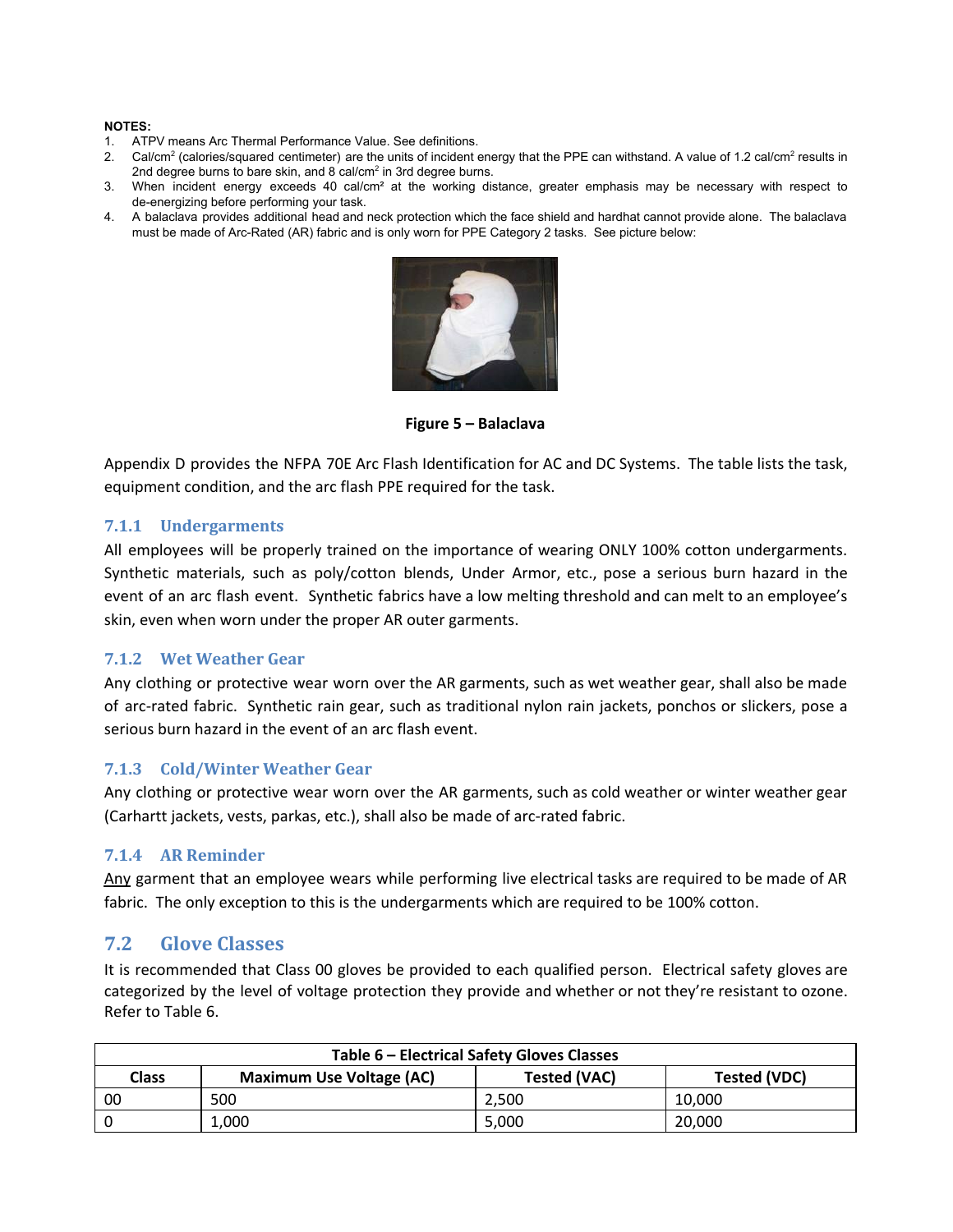| 7,500  | 10,000 | 40,000 |
|--------|--------|--------|
| 17,000 | 20,000 | 50,000 |
| 26,500 | 30,000 | 60,000 |
| 36,000 | 40,000 | 70,000 |

Rubber is susceptible to the effects of the ozone, which can cause cracking and compromise the integrity of the glove. If the gloves are used in an environment where the levels of ozone are high due to pollution, ozone resistance is critical. Ozone resistance is covered by the "Type" designation. A Type I glove is not ozone-resistant; Type II is ozone-resistant.

Electrically-insulated rubber gloves are required to be inspected each day (prior to use) by the qualified employee, and tested every six (6) months by a certified third party. The certified third party shall mark each glove with their company name and the date of the inspection.

# <span id="page-23-0"></span>**7.3 Usage and Maintenance**

Protective equipment must be stored and used in accordance with manufacturer's recommendations. Regular tests and inspections will be required to ensure that any equipment is still fit for purpose and use. Equipment can include but is not limited to voltage-rated gloves, arc-rated hard hats and face shields, safety glasses, hearing protection, safety footwear and arc-rated (AR) clothing.

All Arc-Rated Clothing (ARC) shall be laundered and maintained according to the manufacturer's specifications. Employees are not permitted to make alterations to any AR apparel. It is recommended that a uniform company be contacted to discuss the proper care and maintenance/laundering/repair of the AR garments.

In addition to the arc-rated clothing, applicable employees will also be provided with insulated hand tools, arc-rated hardhat and face shield, and electrically-insulated rubber gloves.

Any additional PPE (fall protection, cut protection, eye protection, etc.) shall be determined by a PPE risk assessment of the task.

Prior to establishing an electrically safe work condition, all qualified persons within the flash protection boundary of a presumed live component must be suitably protected with personal protective equipment for that specific hazard category. Once an electrically safe work condition has been established and verified, electrical personal protective equipment can be removed.

Conductive articles of clothing or jewelry (such as watchbands, bracelets, rings, key chains, pens, necklaces, metalized aprons cloth with conductive thread, metal headgear, metal frame glasses, etc.) shall not be worn where they present an electrical contact hazard with live parts, unless they are rendered non-conductive by covering or wrapping with insulated material.

All unqualified personnel shall be kept a safe distance from exposed energized components. Safe distance shall be the longer of the two boundaries (Shock and Flash Protection).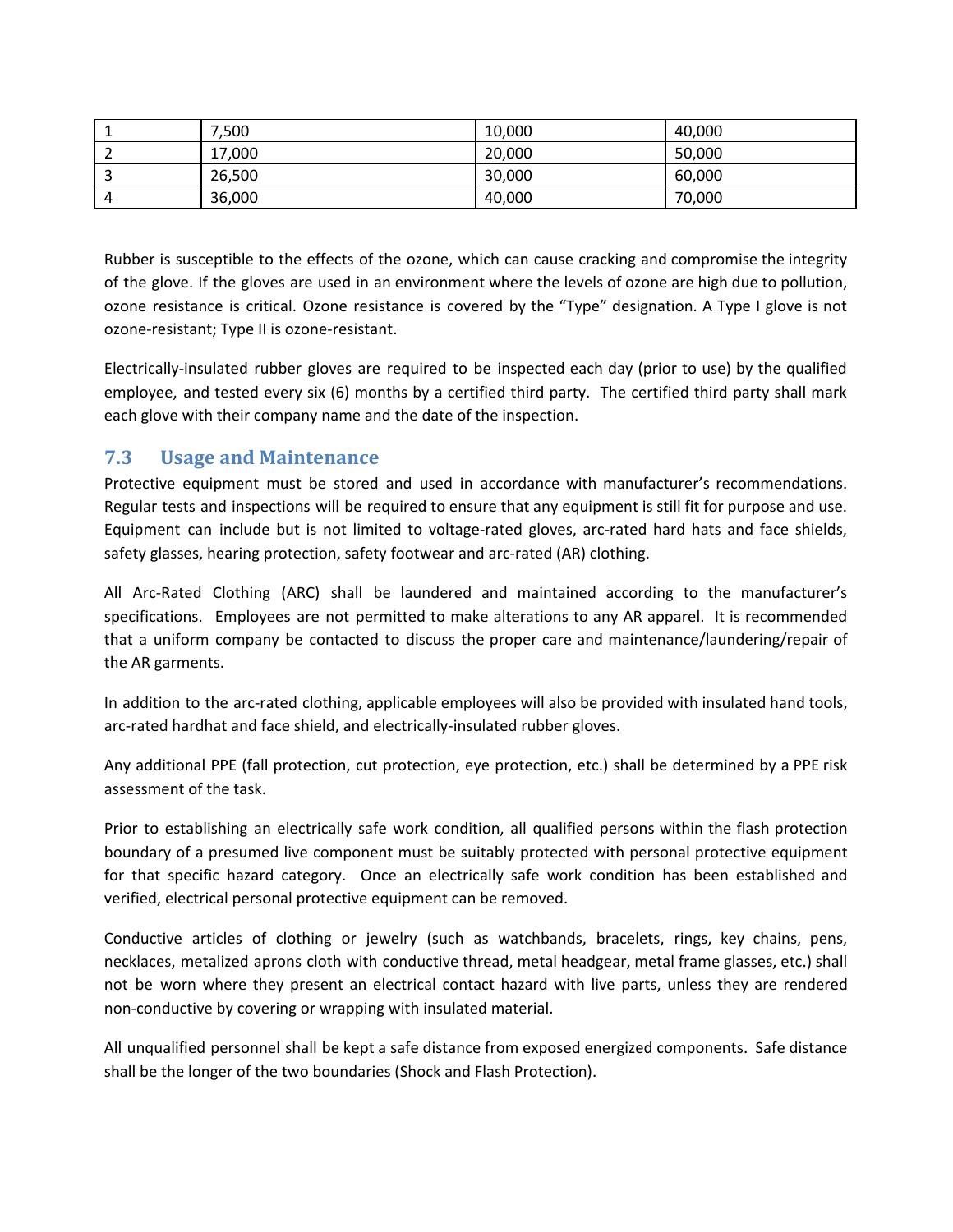# <span id="page-24-0"></span>**8.0 TRAINING**

# <span id="page-24-1"></span>**8.1 Employees**

Safety training shall be provided to employees who face a risk of electrical shock that is not reduced to a safe level by the electrical installation requirements of OSHA's Electrical Safety Standards. Employees shall be trained in and familiar with the safety related work practices and procedures as needed to provide them protection from the electrical hazards associated with their respective job tasks.

This training should include the identification of electrical hazards, potential injuries and special precautionary measures that should be taken in order to minimize the possibility for injury. Training shall consist of classroom training, on the job training, or a combination of both. The degree of training shall be determined by the risk to the employee and the job task assigned. Retraining shall be provided anytime there is a change in the process and when an audit or incident investigation indicates a need. All training shall be documented and retained for the duration of employment.

# <span id="page-24-2"></span>**8.2 Qualified Employee Training**

A "Qualified Employee" shall be trained and knowledgeable of the construction and operation of equipment or a specific work method, and be trained to recognize and avoid the electrical hazards that might be present with respect to that equipment or work method. Employees who are "Qualified Employees" shall also be familiar with the proper use of special precautionary techniques, personal protective equipment, insulating and shielding materials, and insulated tools and test equipment. A person can be considered "Qualified" with respect to certain equipment and methods but "Unqualified" for others.

Such persons permitted to work within limited approach of exposed energized conductors and circuit parts shall, at a minimum, be additionally trained in all of the following:

- 1. The skills and techniques necessary to distinguish exposed energized parts from other parts of electric equipment;
- 2. The skills and techniques necessary to determine the nominal voltage of exposed energized parts;
- 3. The approach boundaries and the corresponding voltages to which the qualified person will be exposed; and
- 4. The decision-making process necessary to determine the degree and extent of the hazard and the personal protective equipment and job planning necessary to perform the task safely.

Qualified employees working on or near exposed energized parts shall be trained in emergency actions (i.e. removing victim from live circuits), first aid and cardiopulmonary resuscitation (CPR).

# <span id="page-24-3"></span>**8.3 Unqualified Employee Training**

Unqualified employees shall be trained in and familiar with any of the electrical safety related practices that are necessary for their safety. This includes, but is not limited to the general training requirements listed above.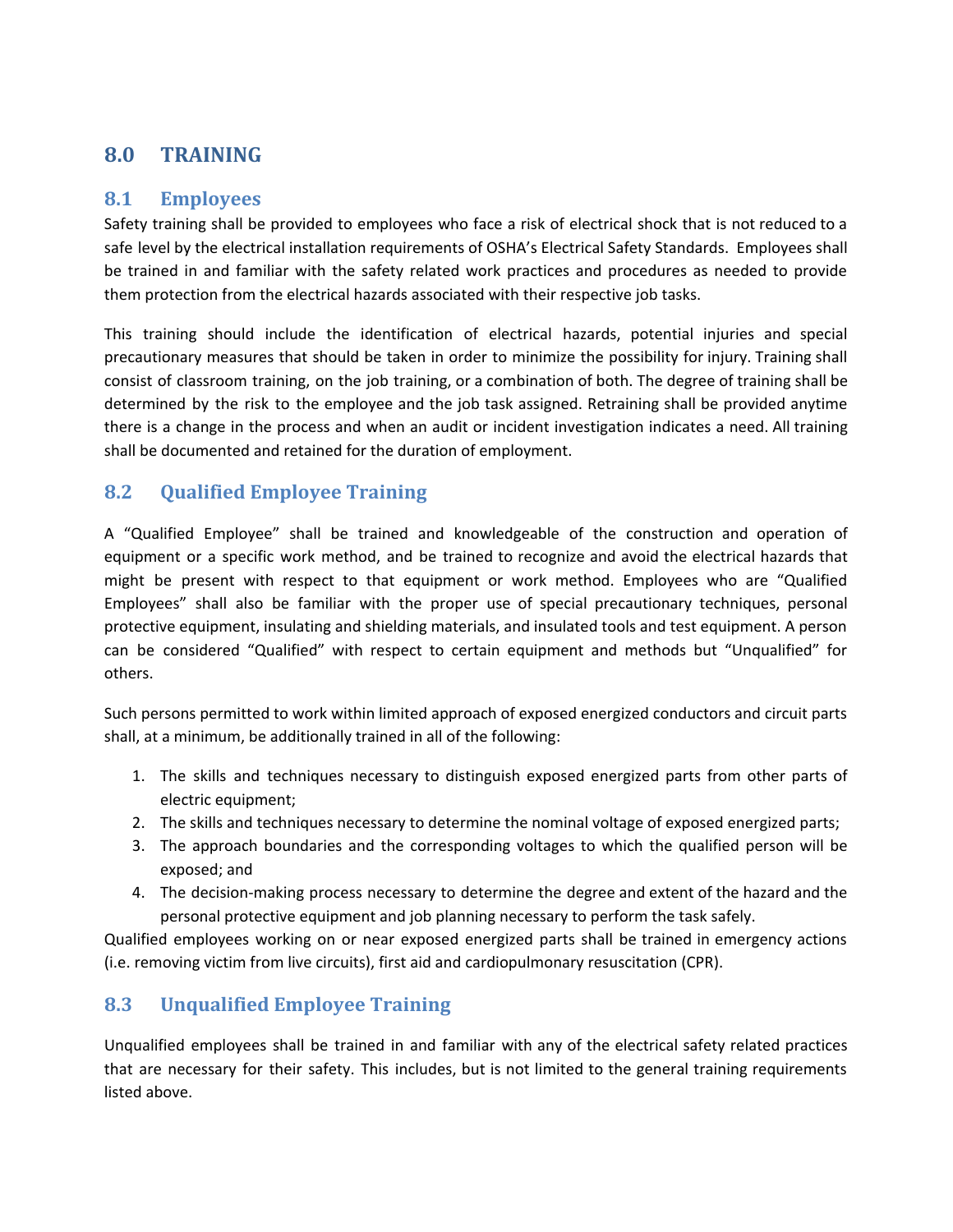# <span id="page-25-0"></span>**9.0 RECORD KEEPING**

# <span id="page-25-1"></span>**9.1 Annual Review**

This Electrical Safety Program will be reviewed at least annually by the Director of EH&S, a representative from the Buildings and Grounds Department, and the licensed electrician for Simmons. It will be revised as necessary. Revisions will be documented in the table provided at the beginning of this document. The review will include at a minimum:

- 1. Review of electrical practices and procedures to determine compliance.
- 2. Review of OSHA, NFPA, and/or industry data to help improve the overall program.
- 3. Review accidents or incidents associated with electricity.
- 4. Evaluate the efficacy of the procedures outlined in this program.

# <span id="page-25-2"></span>**9.2 Training**

THCS will document that the required training has been provided to the affected employees. Training sign-in sheets or an on-line program will be part of this documentation. A qualified instructor will be utilized for this training and training certificates will be provided by instructor or the on-line program.

# <span id="page-25-3"></span>**9.3 Energized Electrical Work Permit**

An Energized Electrical Work Permit (EEWP) is a document that clearly describes the following:

- The circuit, equipment, and location of the job/task at hand.
- The work that is to be done.
- Justification of why the circuit or equipment cannot be de-energized or the work deferred until the next scheduled outage.

The EEWP document should also include a section for the Electrically Qualified Person to assess the task at hand and determine if the job can be done safely. In order to do this he or she must be able to provide the following information:

- A detailed job description procedure to be used when performing the job/task at hand.
- A description of the safe work practices to be employed.
- Results of the Arc Flash Hazard Analysis and Shock Hazard Analysis.
- Shock Protection Boundaries.
- Necessary personal protective equipment to safely perform the assigned task.
- Means employed to restrict the access of unqualified persons from the work area.
- Evidence of completion of a Job Briefing including discussion of any job-related hazards.

The document shall include the signatures (and dates) of the following personnel:

- Electrically Qualified Person performing the job/task at hand
- Manufacturing Manager
- Safety Manager
- General Manager
- Maintenance or Engineering Manager
- Electrically Knowledgeable Person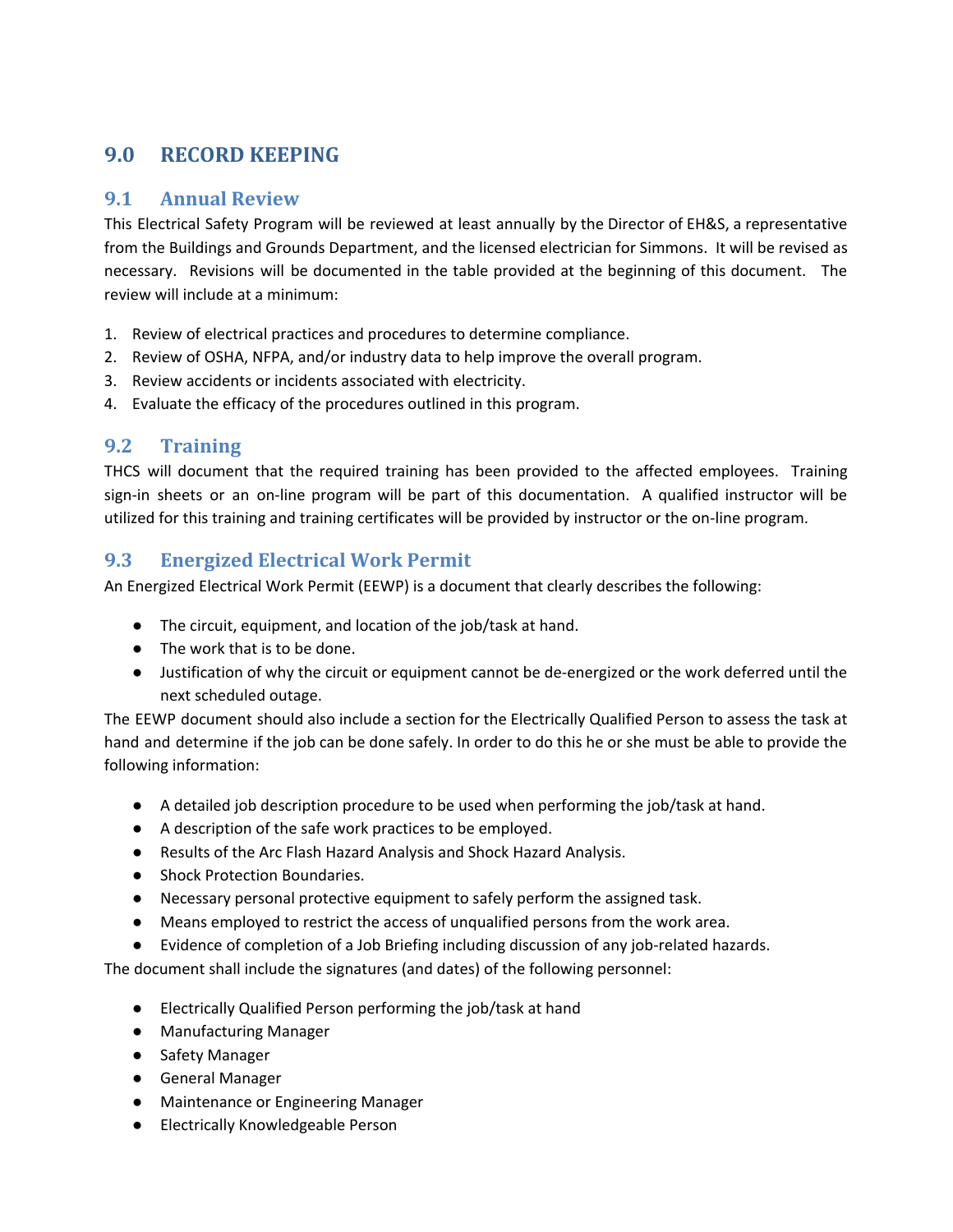Justification of work on or near electrically exposed parts that are more than 50 volts to ground must be put into an electrically safe work condition. The only two exceptions are:

- Situations where powering down equipment becomes an increased hazard
- When it is simply infeasible to power down

Each department will be responsible for maintaining their EEWPs.

# <span id="page-26-0"></span>**10.0 STANDARDS, REFERENCES, AND REGULATIONS**

The following standards, references, and regulations were reviewed or used to develop this Electrical Safety Program:

- *What is an AFCI?,* dated 2016, prepared by National Electrical Manufacturers Association [\(http://www.afcisafety.org/qa.html](http://www.afcisafety.org/qa.html))
- *Controlling Electrical Hazards,* OSHA 3075, dated 2002, prepared by OSHA [\(https://www.osha.gov/Publications/3075.html\)](https://www.osha.gov/Publications/3075.html)
- *Electrical Safety in the Workplace*, dated September 2008, prepared by OSHA [\(https://www.osha.gov/dte/grant\\_materials/fy09/sh-18794-09/electrical\\_safety\\_manual.pdf](https://www.osha.gov/dte/grant_materials/fy09/sh-18794-09/electrical_safety_manual.pdf))
- *Electrical Safety in the Workplace Program,* dated January 2015, prepared by UNC Charlotte Environmental Health and Safety.
- Electrical Safety Policy, dated
- *NFPA 70: NEC*, dated 2014, prepared by NFPA
- *NFPA 70E: Standard for Electrical Safety in the Workplace*, dated 2015, prepared by NFPA
- *Subpart S – Electrical,* 29 CFR 1910, last updated October 5, 2015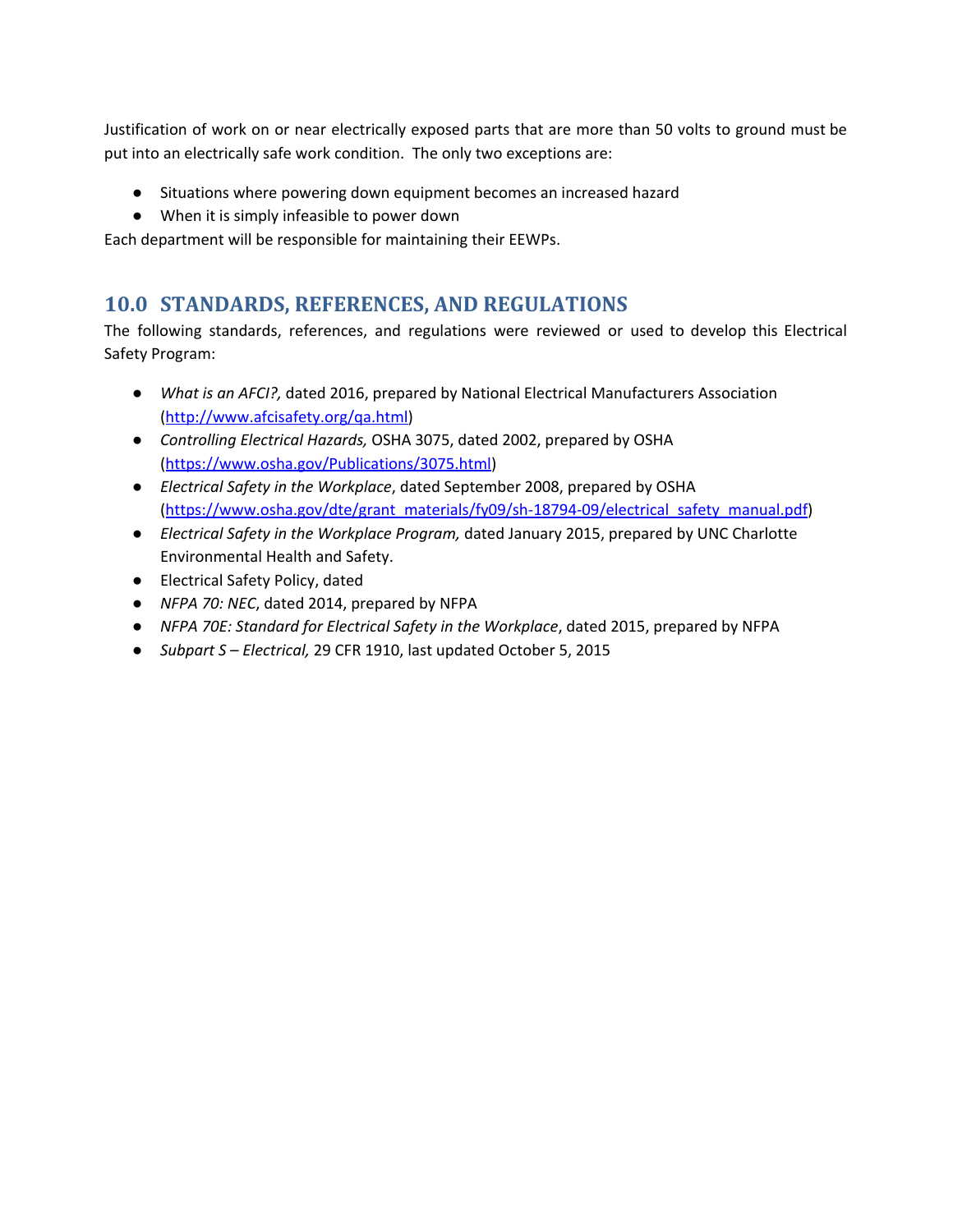#### **APPENDIX A**

#### **DEFINITIONS**

Ampacity – the current, in amperes, that a conductor can carry continuously under the conditions of use without exceeding its temperature rating.

Arc – the passage of substantial electric current through ionized air.

Arc Blast – a pressure wave containing gaseous forms of metal created from an electrical circuit fault. The arc blast may be of sufficient intensity to knock a standing person down or off a ladder. The arc blast may also be of sufficient intensity to product human injury.

Arc Flash – the expanding arc or fireball emanating from the source of the arc. It may be from a fraction of an inch to ten feet or more in size. It involves extremely intense heat and may ignite anything combustible in its path. The duration is usually a fraction of a second. An arc flash can reach temperatures of 35,000 degrees and can produce a concussive force of expanding gases and metal plasma.

Arc Rating - the maximum incident energy resistance demonstrated by a material (or a layered system of materials) prior to break open or at the onset of a second degree skin burn. Arc rating is normally expressed in cal/cm2. (NFPA fine print note): Break open is a material response evidenced by the formation of one or more holes in the innermost layer of flame-resistant material that would allow flame to pass through the material.

Arc Thermal Performance Value (ATPV) – this is the rating of a protective garment or shield. Refers to the maximum amount of energy that the garment or shield can withstand without breaking open or transmitting heat that would cause more than a second-degree burn.

Bolted Fault Current – the maximum current flow possible with a very near zero resistance fault, equivalent to two wires with lugs bolted together.

Bonding – refers to deliberately connecting (electrically) all metal parts in a system that does not carry current. This means that all these parts have the same electrical potential, and differences in current do not exist, reducing the electrical danger.

Boundary, Flash Protection – the linear distance in all directions from an exposed energized electrical component that is just far enough away from the source to prevent permanent injury from an arc flash due to a fault current.

Boundary, Limited Shock – the linear distance in all directions from an exposed energized electrical part that defines the safe approach distance for unqualified persons.

Break-open threshold energy (EBT) – maximum incident energy values that do not cause Flame Resistant (FR) material to break-open, and do not cause second degree burns on skin covered by the FR material.

Capacitor – any device that stores electrical energy using an electrostatic field.

Certified – equipment is "certified" if it bears a label, tag, or other record of certification that the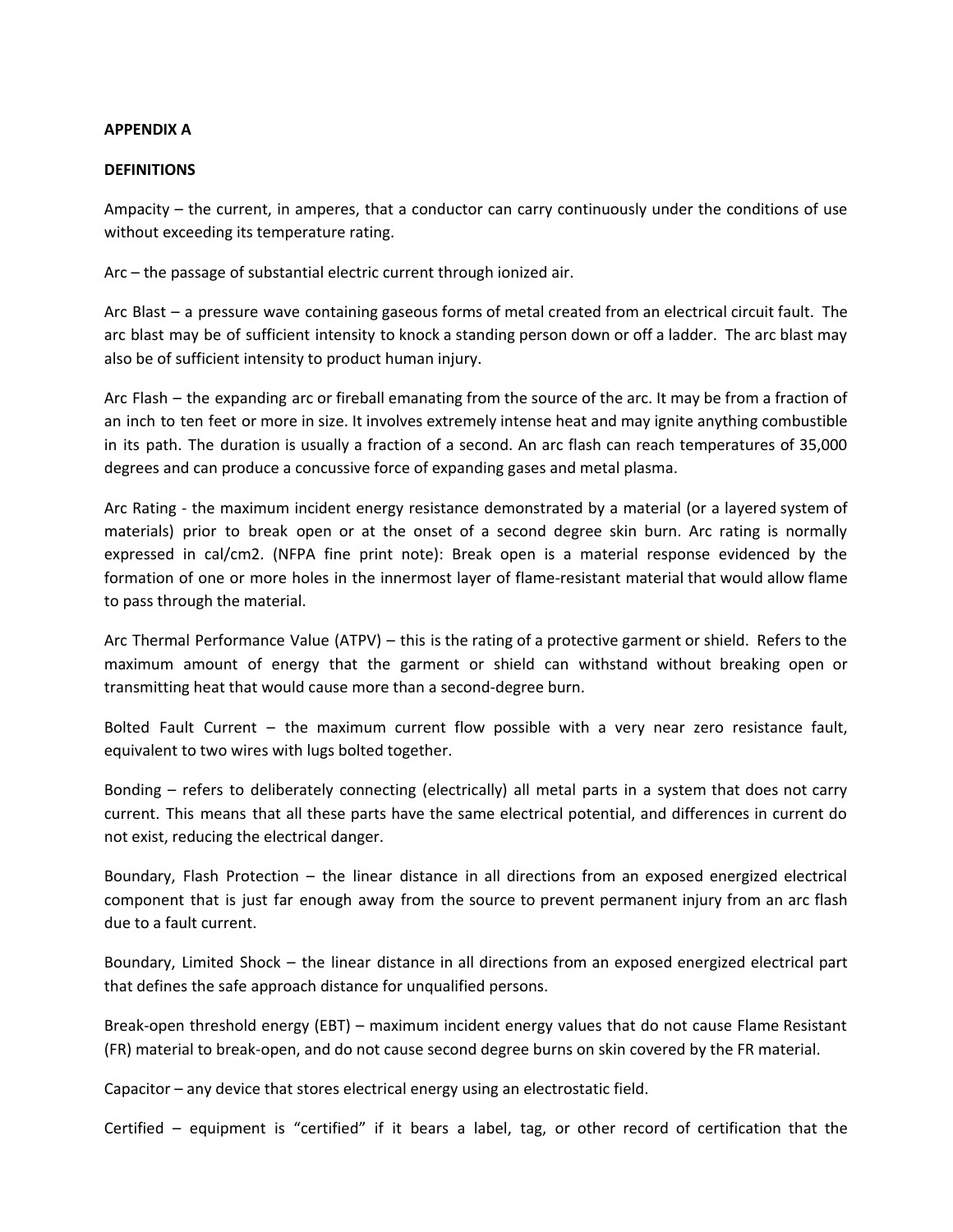equipment:

- **●** Has been tested and found by a national recognized testing laboratory to meet nationally recognized standards or to be safety for use in a specified manner; or
- **●** Is of a kind whose production is periodically inspected by a nationally recognized testing laboratory and is accepted by the laboratory as safe for its intended use.

Circuit breaker – a device designed to open and close a circuit by non-automatic means and to open the circuit automatically on a predetermined over current without damage to itself when properly applied within its rating.

Conduit – can be thought of as an electrical piping system that protects and routes the electrical wires and cables between electrical devices.

Conductor – the physical elements that allow electricity to flow along a path. They include three types:

- 1. Bare. A conductor having no covering or electrical insulation whatsoever.
- 2. Covered. A conductor encased within material of composition or thickness that is not recognized by Subpart S of the OSHA standard.
- 3. Insulated. A conductor encased within material of composition and thickness that is recognized by Subpart S of the OSHA standard.

Contractor – service provider that performs facility-related work including equipment service/maintenance or construction type activities. Contractors are typically hired to install new equipment, perform service, maintain or modify an existing facility or related equipment. Contractors may be called upon to perform a wide variety of work including but not limited to construction activities, demolition, crane/rigging services, electrical contracting, mechanical contracting, painting, landscaping/lawn care, janitorial services, etc.

Curable Burn – An electrical burn that is second degree or less.

Current – is the volume of electricity (number of electrons) moving past a point in a 1-second time period. Current is best described as the flow of electrons through an electrical circuit. On an electrical schematic or drawing or in calculations, current is represented by the letter I.

Electricity – is the flow of electrons through a conductor.

Energized – Electrically connected to or having a source of voltage.

Energized Electrical Work – Work performed on or near energized electrical systems or equipment with exposed components operating at 50 volts or greater and as defined by Restricted Approach Boundary and Prohibited Approach Boundary terminology.

Equipment – A general term including material, fittings, devices, appliances, luminaires (fixtures), apparatus, and the like used as a part of, or in connection with, an electrical installation.

Exposed – Capable of being inadvertently touched or approached by personnel nearer than a safe distance. This applies to parts that are not suitably guarded, insulated, or isolated. For the purposes of NFPA Article 450, the word exposed means that the circuit is in such a position that, in case of failure of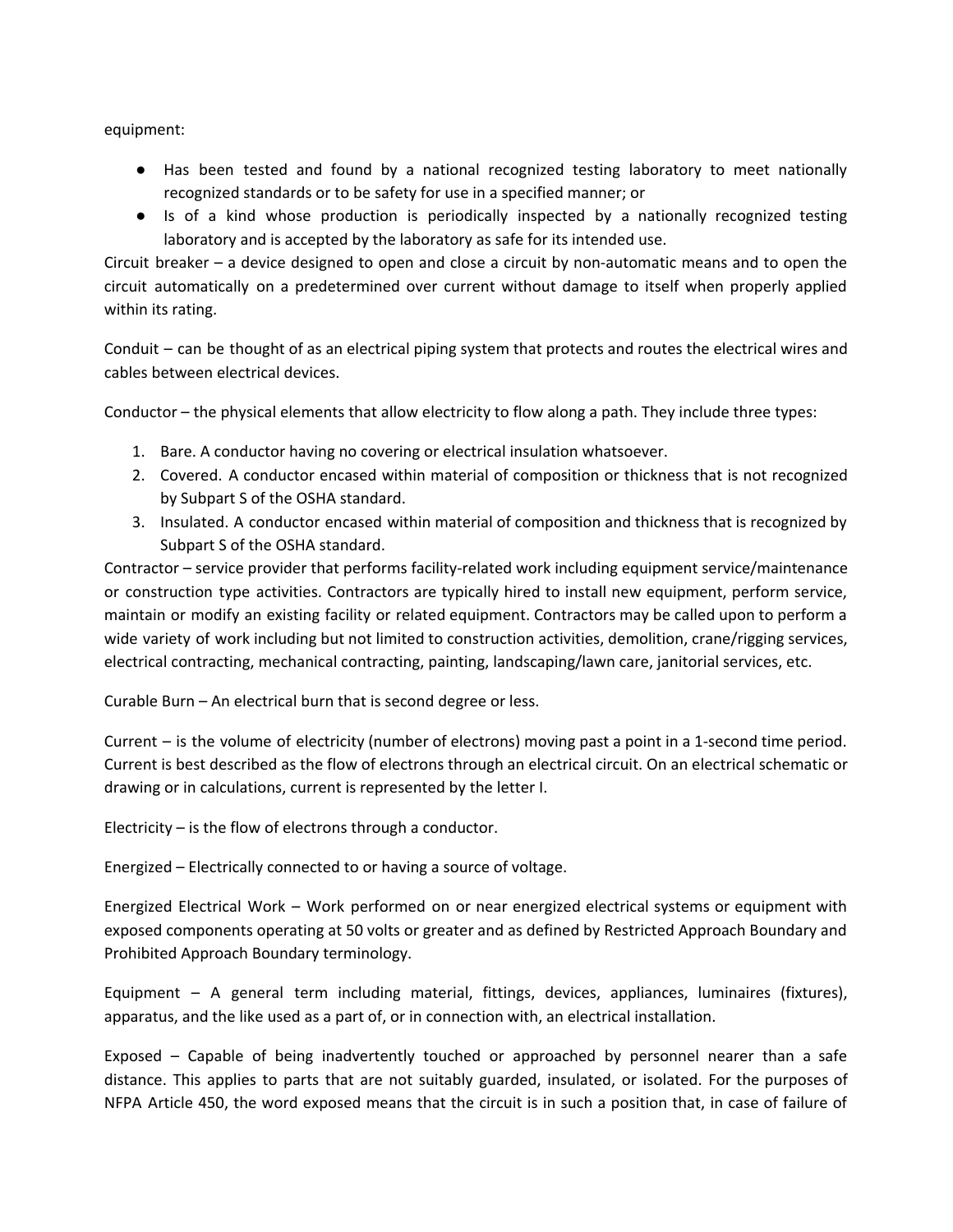supports or insulation, contact with another circuit may result.

Exposed - (as applied to live parts) - Capable of being inadvertently touched or approached nearer than a safe distance by a person. It is applied to parts that are not suitably guarded, isolated, or insulated.

Exposed - (as applied to wiring methods) - On or attached to the surface or behind panels designed to allow access.

Facility – any Simmons facility that is owned, operated, and maintained by Simmons.

Flame Resistant (FR) - The property of a material whereby combustion is prevented, terminated, or inhibited following the application of a flaming or no flaming source of ignition, with or without subsequent removal of the ignition source. (NFPA fine print note): Flame resistance can be an inherent property of a material, or it can be impacted by a specific treatment applied to the material.

Flammable Material – Any substance that is easily ignited and is capable of burning with great rapidity and flame. Flammable liquids have a flash point below 100 degrees Fahrenheit.

Flash Hazard Analysis – A study investigating an employee's potential exposure to arc flash energy, conducted for the purpose of injury prevention and determination of safe work practices and the appropriate levels of PPE.

Flash Protection Boundary – An approach limit at a distance from exposed live parts within which a person could receive a second degree burn if an electrical arc flash were to occur (see Figure 3)

Guarded – Covered, shielded, fenced, enclosed, or otherwise protected by means of suitable covers, casings, barriers, rails, screens, mats or platforms to remove the likelihood of approach to a point of danger or contact by persons or objects.

Ground Fault Circuit Interrupter (GFCI) – A device intended for the protection of personnel that functions to de-energize a circuit or portion thereof within an established period of time when a current to ground exceeds the values established for a Class A device. (NFPA Fine Print Note): Class A ground-fault circuit-interrupter trips when the current to ground has a value in the range of 4 mA to 6 mA. For further information, see UL 943, Standard for Ground-Fault Circuit Interrupters.

Hi-pot Testing - The Hi-pot test is a nondestructive test that determines the adequacy of electrical insulation for the normally occurring overvoltage transient. This is a high-voltage test that is applied to all devices for a specific time in order to ensure that the insulation is not marginal. Another reason for conducting the hi-pot test is that it also detects possible defects such as inadequate creepage and clearance distances introduced during the manufacturing process.

Insulated – Separated from other conducting surfaces by a dielectric (including air space) offering a high resistance to the passage of current.

Insulated Tools – Tools tested and approved by the manufacturer for the rated voltage or tools that are covered, surrounded or separated with a nonconductive material in order to prevent or reduce the transfer of electricity. Insulated tools are rated to a specific voltage.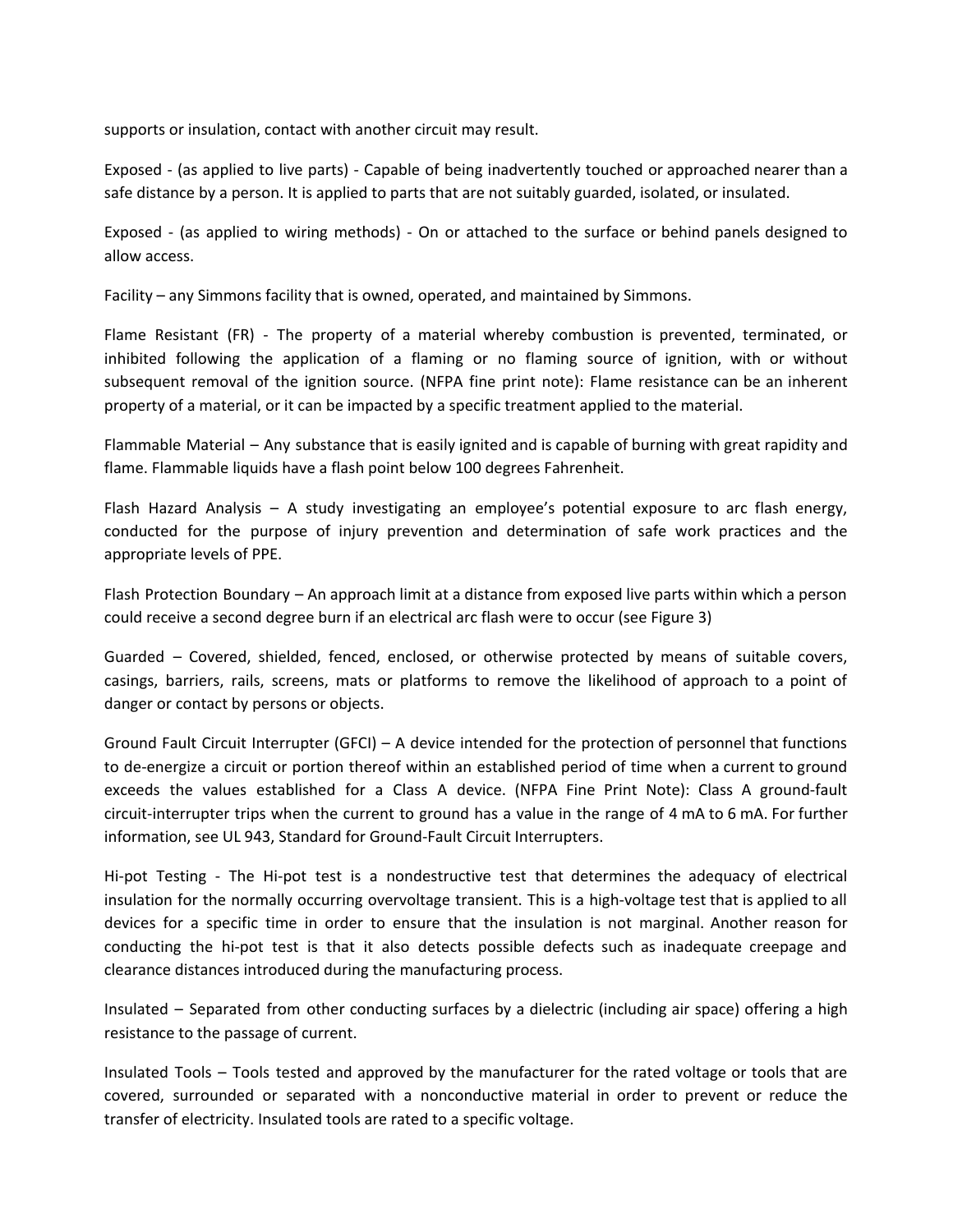Live Parts – energized conductive components. Load- is any device that converts electrical energy to motion, light, heat, or sound.

Limited Approach Boundary – An approach limit at a distance from an exposed live part within which a shock hazard exists (see Figure 3).

May – Indicates permission is granted.

Near – conditions where contact with exposed electrical components is possible by slipping, tripping, falling, the actions of others, or inadvertent action of reasonable probability.

Panelboard – a single panel or group of panel units designed for assembly in the form of a single panel, including buses and automatic over current devices, and equipped with or without switches for the control of light, heat, or power circuits; designed to be placed in a cabinet or cutout box placed in or against a wall, partition, or other support; and accessible only from the front.

Power – is the rate of doing work or using energy and is represented by the letter P. Power can be best described as the rate at which electrical energy is transferred by an electrical circuit. It is measured in watts or kilowatts.

Resistance – the opposition to the flow of electrons and is measured in ohms. On an electrical schematic or drawing, or in calculations, resistance is represented by the letter R.

Restricted Approach Boundary –an approach limit at a distance from an exposed live part within which there is an increased risk of shock, due to electrical arc over combined with inadvertent movement, for personnel working in close proximity to the live part (see Figure 3).

Service Equipment – the necessary equipment, usually consisting of a circuit breaker or switch and fuses, and their accessories, located near the point of entrance of supply conductors to a building or other structure, or an otherwise designated area, and intended to constitute the main control and cutoff of the supply.

Single-Phase Power - single phase power refers to two wire Alternating Current (AC) power circuits, typically with one power (leg) conductor and one neutral conductor. In the US, 120 VAC is the standard single phase voltage with one 120V power (leg) conductor and one neutral conductor.

Three-Phase Power - in a three-phase power supply system, three conductors each carry an alternating current (of the same frequency) but the phase of the voltage on each conductor is displaced from each of the other conductors by 120 degrees.

Transformer – used the principle of electromagnetic induction to raise or lower voltage levels as needed. They can step down (reduce) voltages to desired levels, and can be single-phased, or three-phased.

Voltage – is the electromotive force (EMF) or "push" that moves electrons along a conductor. It can be described as the amount of electrical pressure in a circuit. It is either direct current (DC) or alternating current (AC). On an electrical schematic or drawing, or in calculations, voltage is represented by the letter E.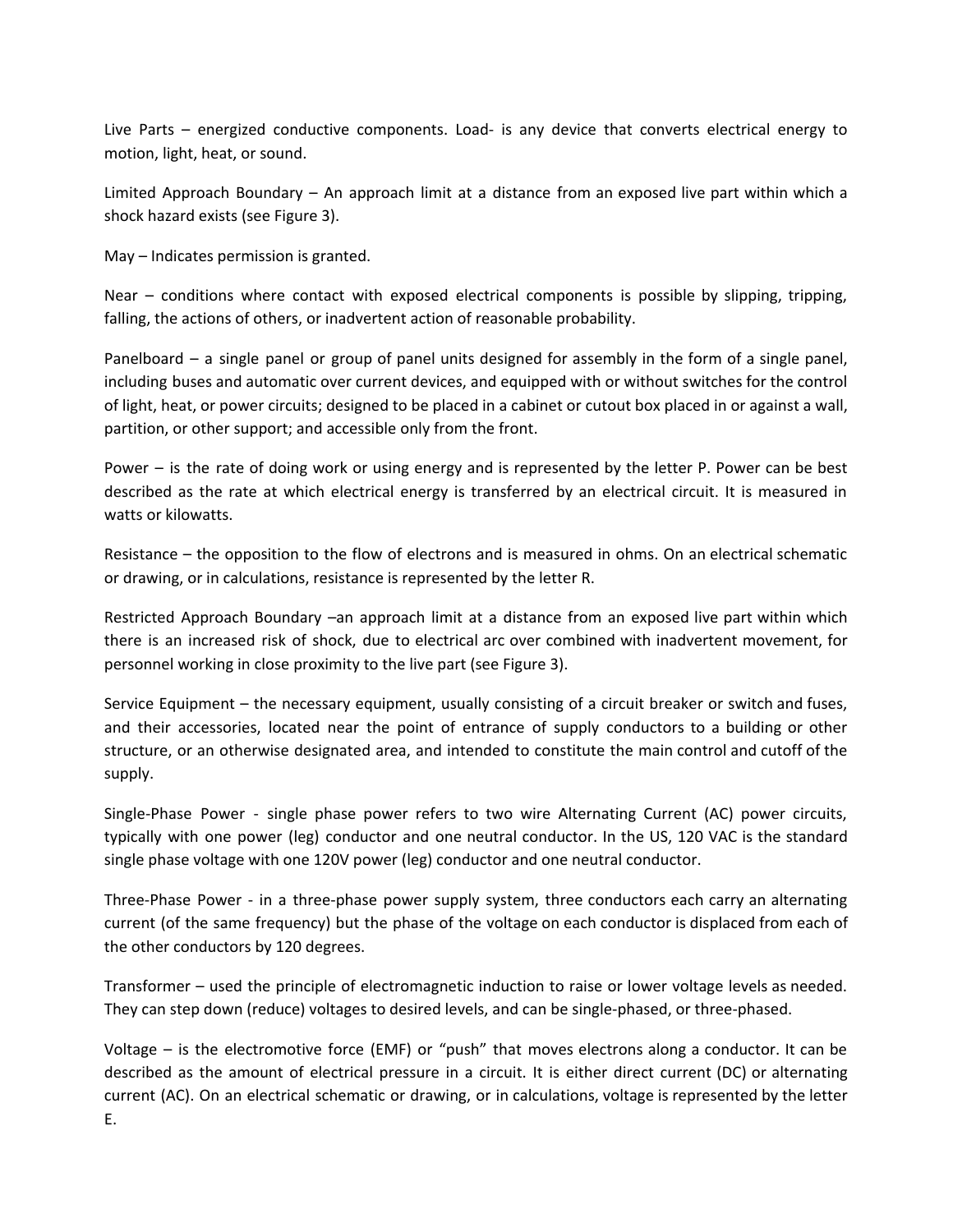#### **APPENDIX B**

### **LIST OF QUALIFIED EMPLOYEES**

| <b>Name</b> | Department |
|-------------|------------|
|             |            |
|             |            |
|             |            |
|             |            |
|             |            |
|             |            |
|             |            |
|             |            |
|             |            |
|             |            |
|             |            |
|             |            |
|             |            |
|             |            |
|             |            |
|             |            |
|             |            |
|             |            |
|             |            |
|             |            |
|             |            |

**APPENDIX C – Energized Electrical Work Permit**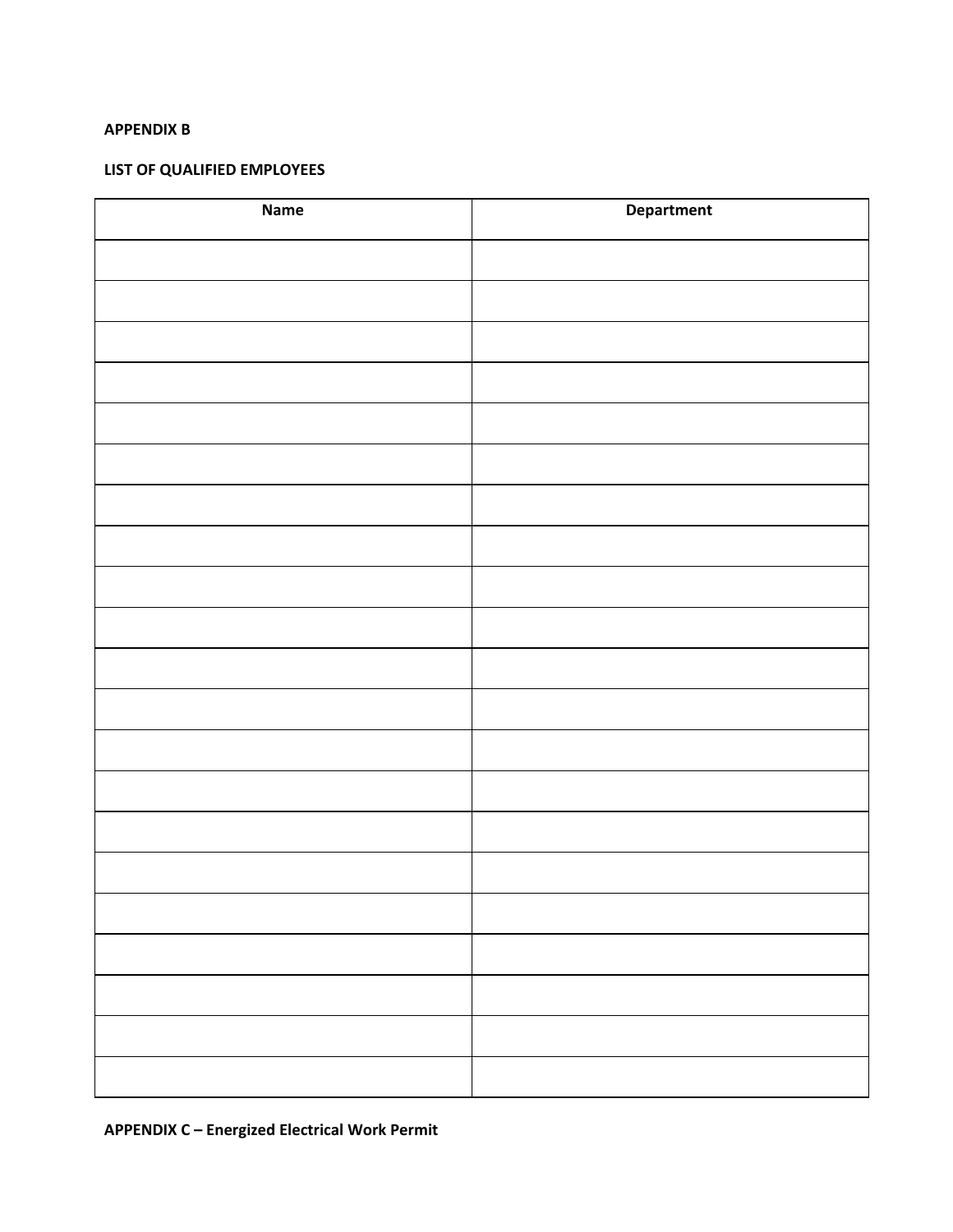| <b>Energized Electrical Work Permit</b>                                                                    |                               |                  |                         |  |             |
|------------------------------------------------------------------------------------------------------------|-------------------------------|------------------|-------------------------|--|-------------|
| Department:                                                                                                |                               |                  | <b>Building:</b>        |  |             |
|                                                                                                            |                               |                  | Room:                   |  |             |
| <b>Start Date:</b>                                                                                         |                               |                  | <b>Expiration Date:</b> |  |             |
| Supervisor:                                                                                                |                               |                  |                         |  |             |
| <b>Description of</b>                                                                                      |                               |                  |                         |  |             |
| Work:                                                                                                      |                               |                  |                         |  |             |
|                                                                                                            |                               |                  |                         |  |             |
|                                                                                                            |                               |                  |                         |  |             |
| <b>Description of</b>                                                                                      |                               |                  |                         |  |             |
| Circuit/Equipment                                                                                          |                               |                  |                         |  |             |
|                                                                                                            |                               |                  |                         |  |             |
| Justification for why equipment                                                                            |                               |                  |                         |  |             |
| cannot by de-energized:                                                                                    |                               |                  |                         |  |             |
| TO BE COMPLETED BY THE ELECTRICALLY QUALIFIED PERSON(S) DOING THE WORK                                     |                               |                  |                         |  |             |
| Employees must be trained, qualified, and have full knowledge of equipment<br>$\Box$                       |                               |                  |                         |  |             |
| Ensure Shock Protection Boundary of at least 10 feet unless specified on electrical equipment<br>$\Box$    |                               |                  |                         |  |             |
| Ensure Arc Flash Protection Boundary of at least 4 feet unless specified on electrical equipment<br>$\Box$ |                               |                  |                         |  |             |
| Ensure only natural fiber clothing is being worn<br>$\Box$                                                 |                               |                  |                         |  |             |
| Ensure Fire Retardant Clothing is being worn<br>$\Box$                                                     |                               |                  |                         |  |             |
| Ensure employees are wearing the required additional PPE<br>$\Box$                                         |                               |                  |                         |  |             |
| Ensure the following safe work practices are being followed:<br>$\Box$                                     |                               |                  |                         |  |             |
| All measuring/test tools are rated to be safely used on the equipment to be worked on.<br>$\Box$           |                               |                  |                         |  |             |
| Safety watch - This person must be trained in emergency actions (i.e. removing victim<br>$\Box$            |                               |                  |                         |  |             |
| from live circuits), the location to cut off power, first aid and cardiopulmonary                          |                               |                  |                         |  |             |
| resuscitation (CPR). (S)he must have access to a telephone to call 911 in case of an                       |                               |                  |                         |  |             |
|                                                                                                            | emergency.                    |                  |                         |  |             |
| $\Box$                                                                                                     | Insulated tools and equipment |                  |                         |  |             |
|                                                                                                            | Remove all jewelry<br>$\Box$  |                  |                         |  |             |
| Use safety signs, attendants, or other means of barricading to restrict access of unqualified<br>$\Box$    |                               |                  |                         |  |             |
| person from the work area                                                                                  |                               |                  |                         |  |             |
| Do you agree that the work can be completed safely?<br>$\Box$                                              |                               |                  |                         |  |             |
| □ YES<br><b>NO</b><br>$\Box$                                                                               |                               |                  |                         |  |             |
| <b>AUTHORIZED EMPLOYEES</b>                                                                                |                               |                  |                         |  |             |
| <b>Name (Printed)</b>                                                                                      |                               | <b>Signature</b> |                         |  | <b>Date</b> |
|                                                                                                            |                               |                  |                         |  |             |
|                                                                                                            |                               |                  |                         |  |             |
|                                                                                                            |                               |                  |                         |  |             |
| <b>APPROVALS</b>                                                                                           |                               |                  |                         |  |             |
| <b>Name (Printed)</b>                                                                                      |                               |                  |                         |  | <b>Date</b> |
| Supervisor:                                                                                                |                               | Signature        |                         |  |             |
|                                                                                                            |                               |                  |                         |  |             |
| <b>EH&amp;S:</b>                                                                                           |                               |                  |                         |  |             |